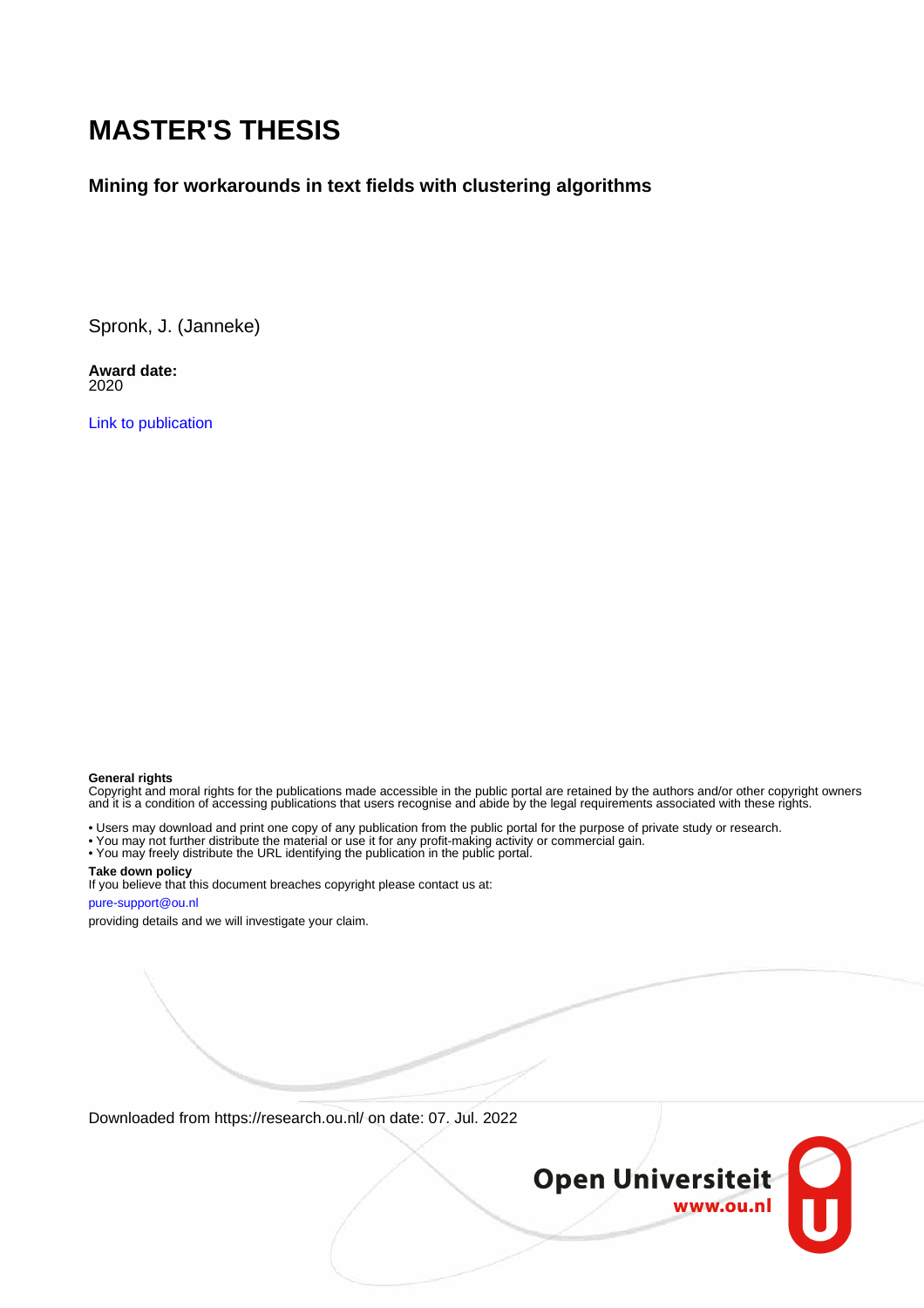# Mining for workarounds in text fields with clustering algorithms

# achmea O



| Degree programme:      | Open University of the Netherlands, Faculty of Management, Science &<br>Technology |  |  |  |  |
|------------------------|------------------------------------------------------------------------------------|--|--|--|--|
|                        | Business Process Management & IT master's programme                                |  |  |  |  |
| Course:                | <b>IM0602 BPMIT Graduation Assignment Preparation</b>                              |  |  |  |  |
|                        | IM9806 Business Process Management and IT Graduation Assignment                    |  |  |  |  |
| Student:               | Janneke Spronk                                                                     |  |  |  |  |
| Identification number: |                                                                                    |  |  |  |  |
| Date:                  | $25 - 01 - 2020$                                                                   |  |  |  |  |
| Thesis supervisor      | Dr. Lloyd Rutledge                                                                 |  |  |  |  |
| Second reader          | Dr. Guy Janssens                                                                   |  |  |  |  |
| Version number:        | 1                                                                                  |  |  |  |  |
| Status:                | Final                                                                              |  |  |  |  |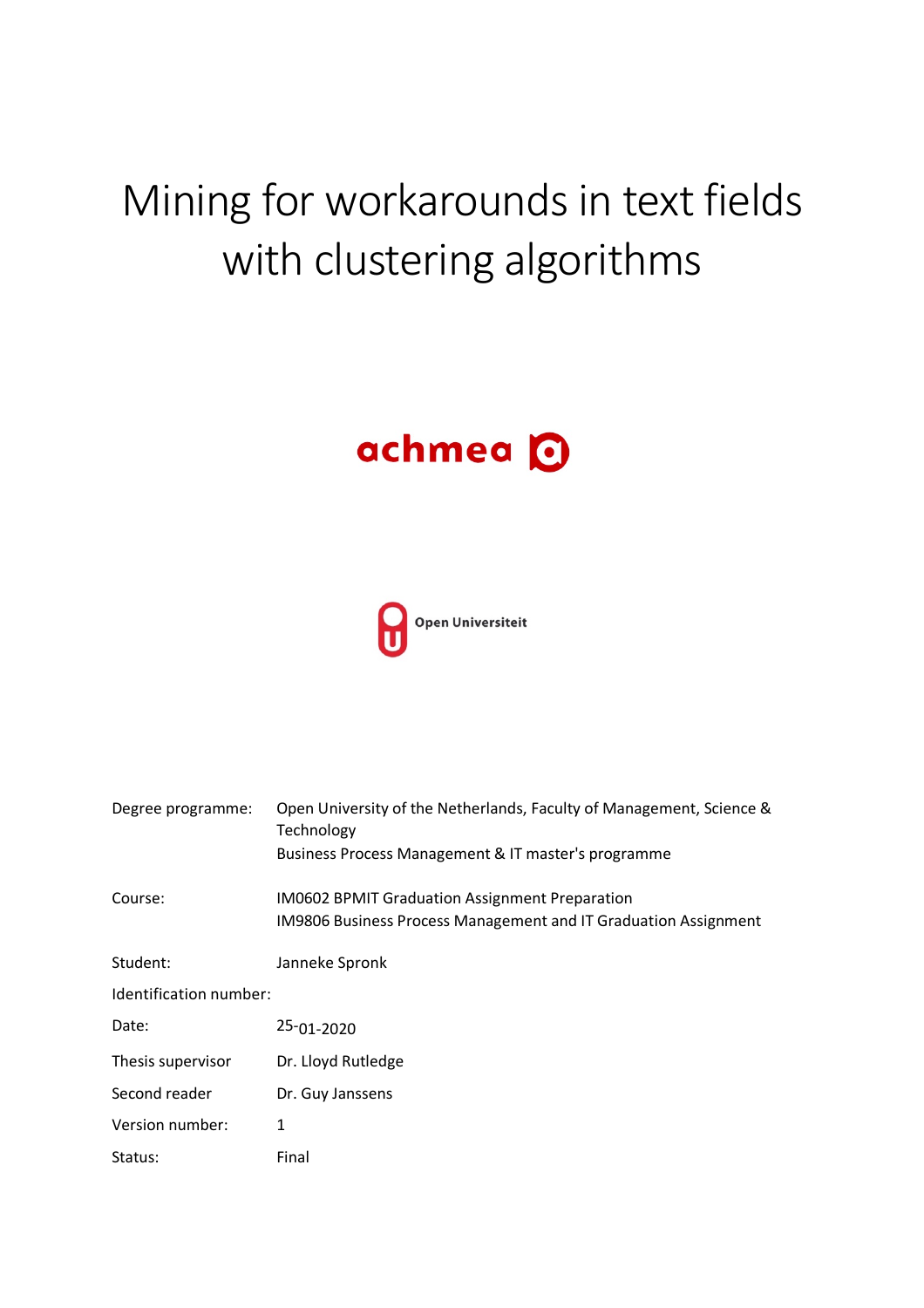## Abstract

This study describes how text mining and clustering algorithms can detect workarounds in a database. Finding workarounds can reduce risk and improve IT system resilience by guiding subsequent system improvement. Workarounds are methods used by employees that are not intended by the IT department. Analyzing workarounds provides important information about opportunities and threats in business processes and IT systems. Organizations base their choices of improvement on the intended use of IT, and do not include workarounds in their argumentation for change. With knowledge of workarounds, better choices on IT improvements can be made and organization resilience is improved. Therefore, a Resilience Mining Thesis Circle started to explore the possibilities of using algorithms to find workarounds in a database. This study is part of this Thesis Circle, and focusses on clustering algorithms to detect workarounds in text fields in IT systems. The research is conducted on data of the department of Collective Pensions of Achmea, a large insurance company in the Netherlands. We find that k-Means (kernel) and Agglomerative clustering are useful algorithms that can detect workarounds in text fields. Combined with the findings of the other members of the Resilience Mining Thesis Circle, we provide an overview of the possibilities for using algorithms to detect workarounds in IT systems.

## Key terms

*Workarounds, database, IT systems, algorithm, clustering, text mining, k-Means, DBSCAN, k-Medoids, Agglomerative clustering*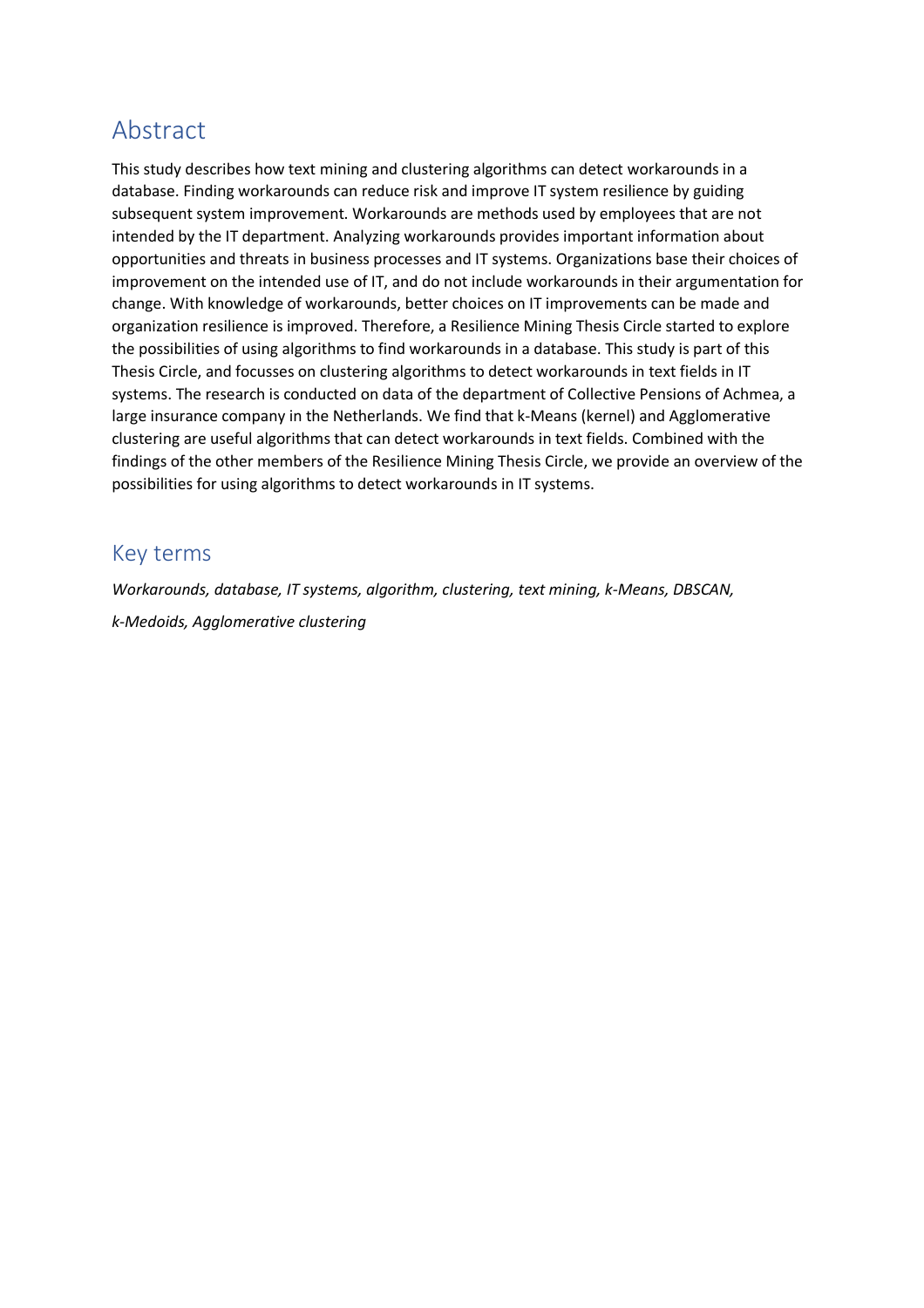# Contents

| 1. |        |          |                    |                |
|----|--------|----------|--------------------|----------------|
|    | 1.1.   |          |                    |                |
|    | 1.2.   |          |                    |                |
|    | 1.3.   |          |                    |                |
|    | 1.4.   |          |                    |                |
|    |        |          |                    |                |
|    | 1.5.   |          |                    |                |
| 2. |        |          |                    |                |
|    | 2.1.   |          |                    |                |
|    | 2.2.   |          |                    | $\overline{4}$ |
|    | 2.3.   |          |                    |                |
|    | 2.3.1. |          |                    |                |
|    | 2.3.2. |          |                    |                |
|    | 2.3.3. |          |                    | 5              |
|    | 2.3.4. |          |                    | 5              |
|    | 2.4.   |          |                    |                |
| 3. |        |          |                    |                |
|    | 3.1.   |          |                    |                |
|    | 3.2.   |          |                    |                |
|    | 3.3.   | Modeling |                    |                |
|    | 3.3.1. |          |                    |                |
|    | 3.3.2. |          |                    |                |
|    | 3.3.3. |          |                    |                |
|    | 3.3.4. |          |                    | 8              |
|    | 3.4.   |          |                    |                |
|    | 3.4.1. |          |                    |                |
|    | 3.4.2. |          |                    | 8              |
|    | 3.5.   |          | $Reflections \_ 9$ |                |
|    | 3.5.1. |          |                    | 9              |
|    | 3.5.2. |          |                    | 9              |
|    | 3.5.3. |          |                    | 9              |
| 4. |        |          |                    | 10             |
|    | 4.1.   |          |                    | 10             |
|    | 4.1.1. |          |                    | 10             |
|    | 4.1.2. |          |                    | 10             |
|    | 4.1.3. |          |                    | 10             |
|    | 4.1.4. |          |                    | 11             |
|    | 4.2.   |          |                    | 12             |
|    | 4.3.   |          | DBSCAN             | 14             |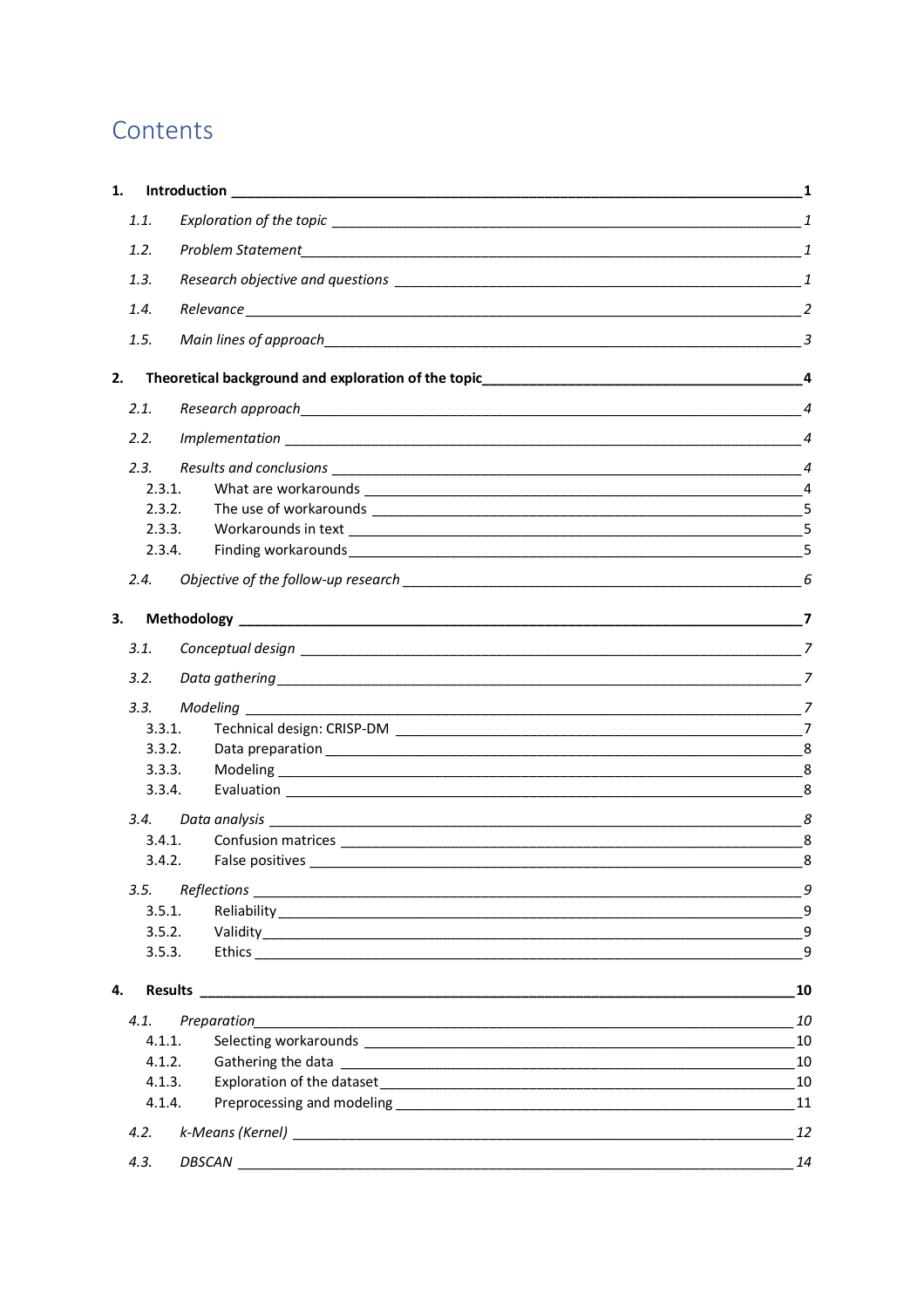| 4.4. | 16 |
|------|----|
| 4.5. | 18 |
|      | 19 |
| 5.   | 21 |
| 5.1. | 21 |
|      | 21 |
| 5.3. | 22 |
| 5.4. | 23 |
|      | 23 |
|      | 24 |
|      | 25 |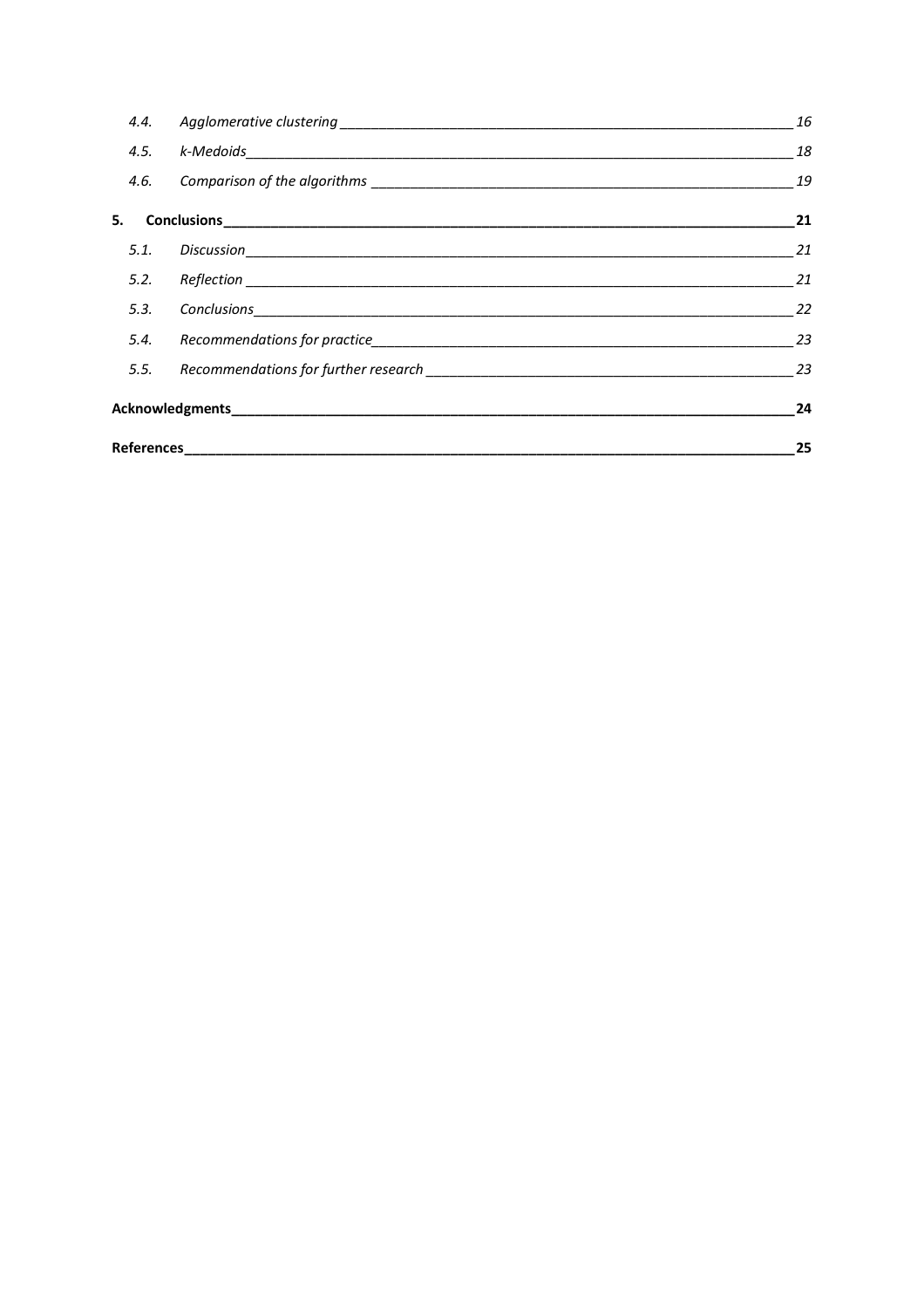## 1. Introduction

In many organizations, people adopt working methods that are not intended by the IT department, called workarounds (Alter, 2014). Workarounds exist in data and text, and they can be detected in data, text or logfiles. Insight in the use of workarounds provides information about opportunities and threats in IT systems (Silic & Back, 2014). This study aims to find a method to detect workarounds in text fields with clustering algorithms, to contribute to IT system resilience. In this chapter you will read an introduction to the theoretical background, the formulation of the research question and a brief introduction on the research methods.

## 1.1. Exploration of the topic

Workarounds are goal-driven changes to the intended use of an IT-system to overcome constraints that prevent the user from achieving the desired goal (Alter, 2014). There are two main types of workarounds concerning text fields. The first type is the use of text fields for other purposes than they are meant for. For example, text fields can be used to communicate with another party, when this field is not meant for this purpose (Patterson, 2018). The second type of workaround is the use of copy paste. This type is found when large amounts of text need to be filled that are similar to other instances, or when the same text is used very often (Huuskonen & Vakkari, 2012).

The use of workarounds in text fields can pose a threat to an organization. Compliance issues, risk of data loss and wasted investments are just a few of the identified risks (Silic & Back, 2014). When text fields are used for other purposes, there is a risk that not all parties are aware of the information the field contains. Besides these threats, the use of workarounds imposes a problem in the continuous development of the IT-systems of an organization. When the use of workarounds is unknown to the IT-department, the cycle of working, learning and innovating is based on incomplete information (Brown & Duguid, 1991). IT developments are based on the intended use of the IT-system, they do not consider the possibility of deviations from the intended use (Silic & Back, 2014) (Vos, 2018).

There are not only risks involved in the use of workarounds (Vos, 2018). Employees have a reason to resort to the use of workarounds. Workarounds can provide essential information to improve ITsystems. Finding workarounds uncovers this information and makes it possible to improve IT-system resilience (Vos, 2018).

## 1.2. Problem Statement

It has to be known when and where workarounds are used to reduce risk and to make use of the advantages of workarounds (Outmazgin & Soffer, 2013) (Vos, 2018). Therefore, it is important for an organisation to be able to detect workarounds. There are however many types of workarounds, for which different methods are needed to detect them.

## 1.3. Research objective and questions

In order to address this problem, the Resilience Mining Thesis Circle sets out to create a complete set of algorithms to find workarounds in text and in data. Four types of algorithms are divided over seven studies. Table 1 provides information this Thesis Circle. The Circle uses a sample database that is provided by the Open University. By focusing on text mining and using data from Achmea, this paper covers finding the best method for detecting workarounds in text fields with clustering algorithms. Using data from Achmea ensures that the results of this study are applicable on databases of comparable organizations.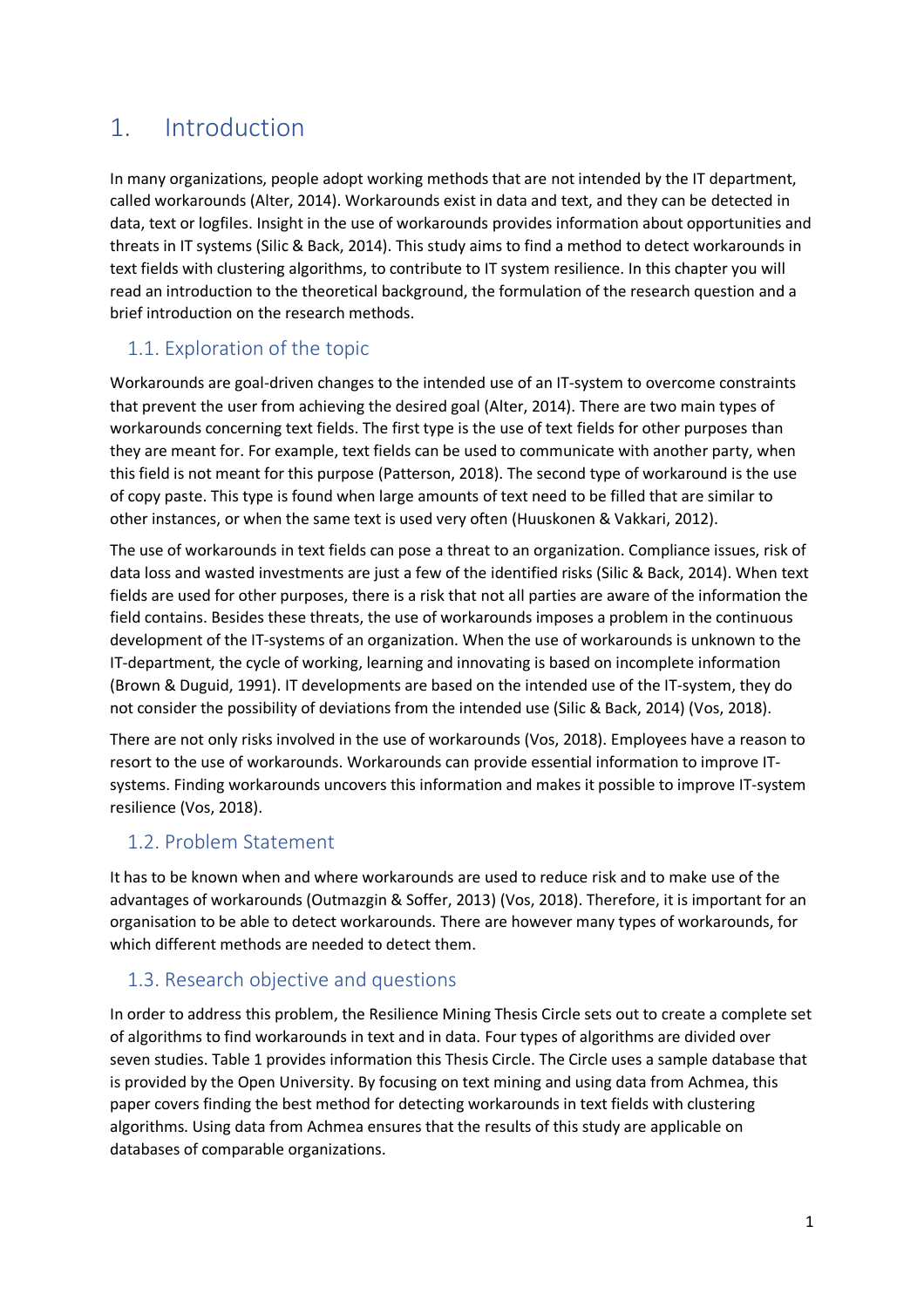|                                   | <b>Structured data</b>                                                                                                            | <b>Free text fields</b>                                                                                                                               |
|-----------------------------------|-----------------------------------------------------------------------------------------------------------------------------------|-------------------------------------------------------------------------------------------------------------------------------------------------------|
| <b>Classification</b>             | José Huisman (2020)<br>Resilience Mining: Detecting Shadow IT in<br>IT Systems with Data Classification                           | Ruben ten Cate (2020)<br>Detecting shadow IT in free text fields using<br>text mining and classification                                              |
| <b>Association</b><br>rule mining | Thomas Sandfort (2020)<br>Resilience mining: identifying workarounds<br>in IT systems using association rule data<br>mining       | Jan van Rouwendal (2020)<br>Tekst en association rule mining voor<br>detecteren van workarounds in vrije tekst<br>die gestructureerde invoer omzeilen |
| <b>Clustering</b>                 | Patrick van der Spoel (2020)<br>Detecting workarounds with data<br>clustering algorithms to improve<br><b>Information Systems</b> | <b>Janneke Spronk</b><br>Mining for workarounds in text fields with<br>clustering algorithms                                                          |
| <b>Outlier</b><br>detection       | Maarten Koskamp (2020)<br>Mining for workarounds in information<br>systems using outlier detection                                |                                                                                                                                                       |

*Table 1. Studies of the resilience mining Thesis Circle*

The results of these combined studies lead to a complete picture of the possibilities to detect workarounds in data and text with the use of algorithms, and this study focusses on clustering algorithms to detect workarounds in text fields. The main research question is:

*How and to what extend can clustering algorithms detect workarounds in text fields in an IT-system?*

To answer this question, we answer the sub questions:

*What are indicators of workarounds in text fields?*

*What are the optimal settings for clustering algorithms to find workarounds in text fields?*

*What clustering algorithms are most suitable to find workarounds in text fields?*

#### 1.4. Relevance

Although workarounds have a bad image and are associated with incompliance, there is proof that there is value in the knowledge of the use of workarounds, and there is risk in not knowing what workarounds are used (Alter, 2014). Although several papers mention the use of workarounds in text fields, no effort has been made so far to find a method to automatically detect them.

The value of the knowledge of workarounds in text fields depends on the type of workaround, and the reason is it used. The creativity of the user that created the workaround can be used to improve IT system resilience (Alter, 2014). Patterson found that free text fields are used for communication to other parties. Since the field is not designed for this communication, there is great risk that the communication is missed (Patterson, 2018). In this case, it would be an improvement of the ITsystem to add a field for communication, that cannot be missed by the receiving party. In the case of the use of copy paste, a selection of predefined texts can be offered.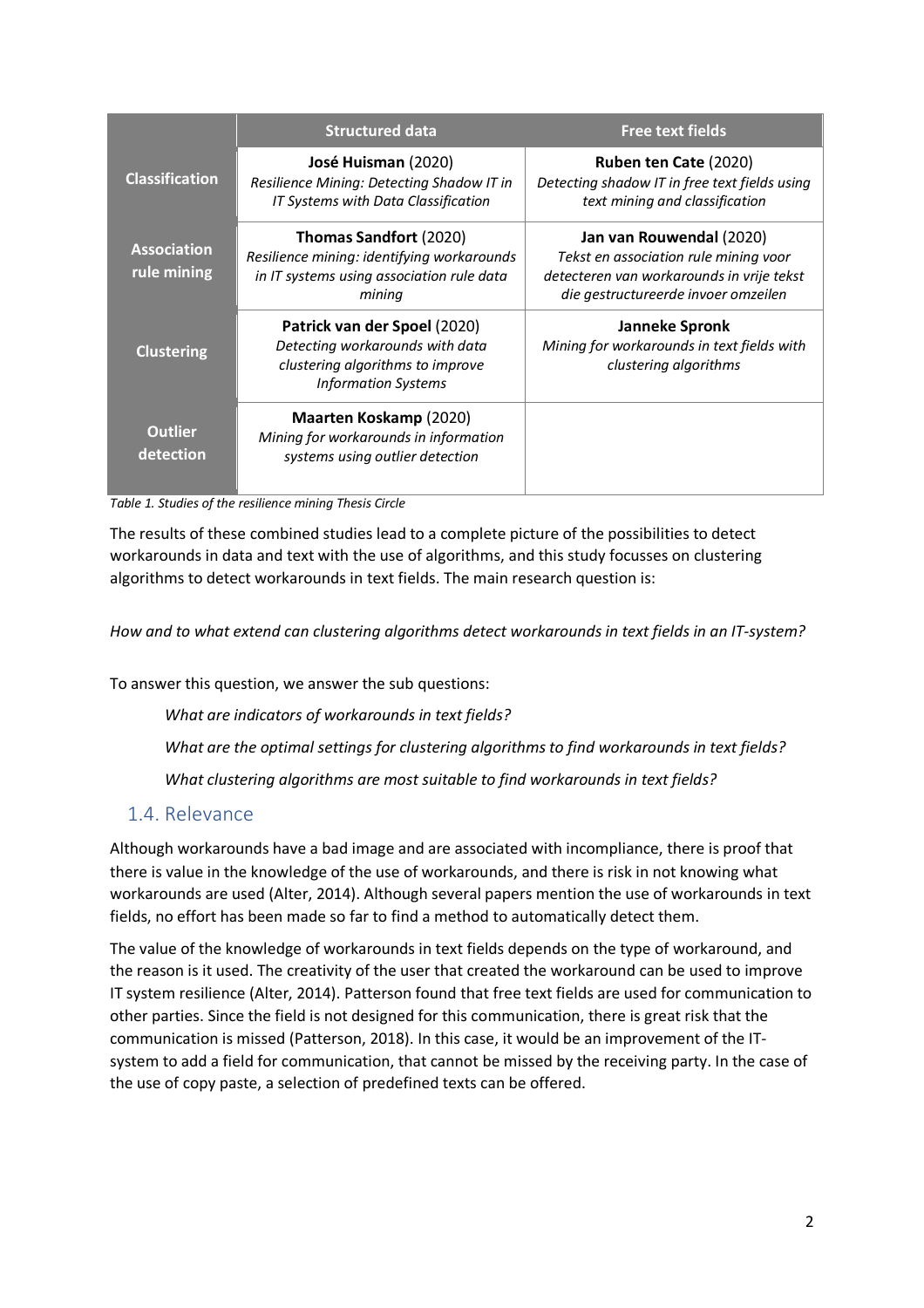## 1.5. Main lines of approach

Recent research is focussing on how to detect workarounds to use them to the advantage of an organization (Vos, 2018). This study is an addition to this tendency. So far, research on finding workarounds with datamining has focussed on the data in event logs, but not all workarounds leave traces in event logs. In order to be able to find all workarounds, the Resilience Mining Thesis Circle explores the possibility to detect workarounds in the database itself.

This study is conducted on a dataset of the department of Collective Pensions of Achmea, a large insurance company in The Netherlands. The known use of workarounds is explored with four interviews with process specialists. A selection of workarounds is made, to test whether the clustering algorithms can find these workarounds.

Personal information in the dataset is traced and deleted with the use of 'Named Entity Recognition'. The dataset is exported from the database and loaded in RapidMiner. The dataset is prepared for text mining, and five clustering algorithms are optimized for finding workarounds. The effectiveness of the algorithms is determined by comparing the efficiency of the algorithms in placing the workarounds in separate clusters.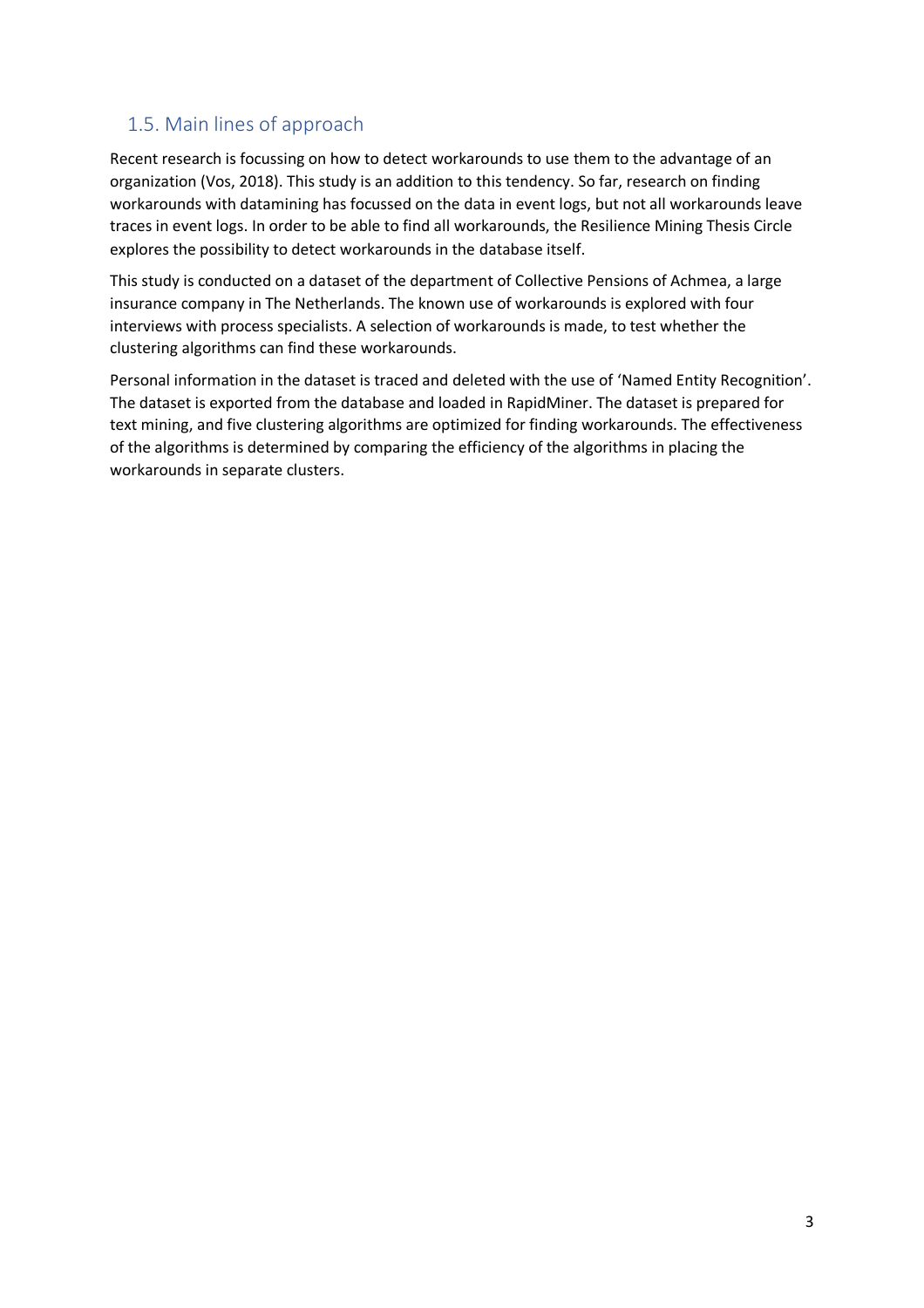# 2. Theoretical background and exploration of the topic

## 2.1. Research approach

The goal of the literature review is to gain a complete picture of the scientific knowledge on the subject of workarounds, and more specifically, workarounds in text fields and possibilities to detect them. The questions that we aim to answer in this literary review are:

- What are workarounds and why are they used
- What workarounds exist in free text fields
- What methods are known to find workarounds
- How can text mining and clustering be used to find workarounds

We started with search terms 'workarounds', 'shadow IT', 'feral practices'. The next step is to scan the articles for relevance and scan the cited works in the relevant articles. Then a new search is done with more specific queries like 'detecting workarounds', 'detecting shadow IT'. This process iterated until new queries do not deliver new relevant articles. The search was conducted in the Open University Library, ResearchGate.net, ScienceDirect and Google Scholar.

## 2.2. Implementation

The first search on workarounds gives results on definitions and classification of the subject. Many articles are found and scanned. The articles that are used for this study are: 'Theory of Workarounds' (2014) by S. Alter, 'Shadow IT - A view from behind the curtain' (2014) by M.B. Silic and 'Towards a Taxonomy for Shadow IT' (2016) by A.W. Kopper.

Next, a more specific search was conducted on workarounds in free text fields. Two articles are found: '"I Did It My Way": Social workers as secondary designers of a client information system' (2012) by S.V.P. Huuskonen and 'Workarounds to Intended Use of Health Information Technology: A Narrative Review of the Human Factors Engineering Literature' (2018) by E.S. Patterson.

The search for methods to detect workarounds delivered the following articles we used for this study: 'A process mining-based analysis of business process workarounds' (2016) by N.S. Outmazgin, 'Analyzing and Understanding workarounds in an IS to improve Business Processes in a Multinational Corporation' (2018) by L. Vos and finally 'Workarounds in retail work systems: prevent, redesign, adopt or ignore?' (2019) by I. van de Weerd.

## 2.3. Results and conclusions

## 2.3.1. What are workarounds

Many different terms are used in the literature on workarounds. Kopper and Westner (2016) created a taxonomy for all related terms, which is used in this paper. A definition of workarounds is:

*"A goal-driven adaptation, improvisation, or other change to one or more aspects of an existing work system in order to overcome, bypass, or minimize the impact of obstacles, exceptions, anomalies, mishaps, established practices, management expectations, or structural constraints that are perceived as preventing that work system or its participants from achieving a desired level of efficiency, effectiveness, or other organizational or personal goals (Alter, 2014)".*

The overarching term is Feral Practices. Feral practices imply the use of Information Technology differently than the intended use, without the knowledge of the IT department (Kopper & Westner, 2016). Shadow IT and workarounds are a part of these feral practices. The difference between Shadow IT and workarounds is that Shadow IT is an addition to an IT-system, and workarounds concern a deviation of the official use of the IT-system (Kopper & Westner, 2016).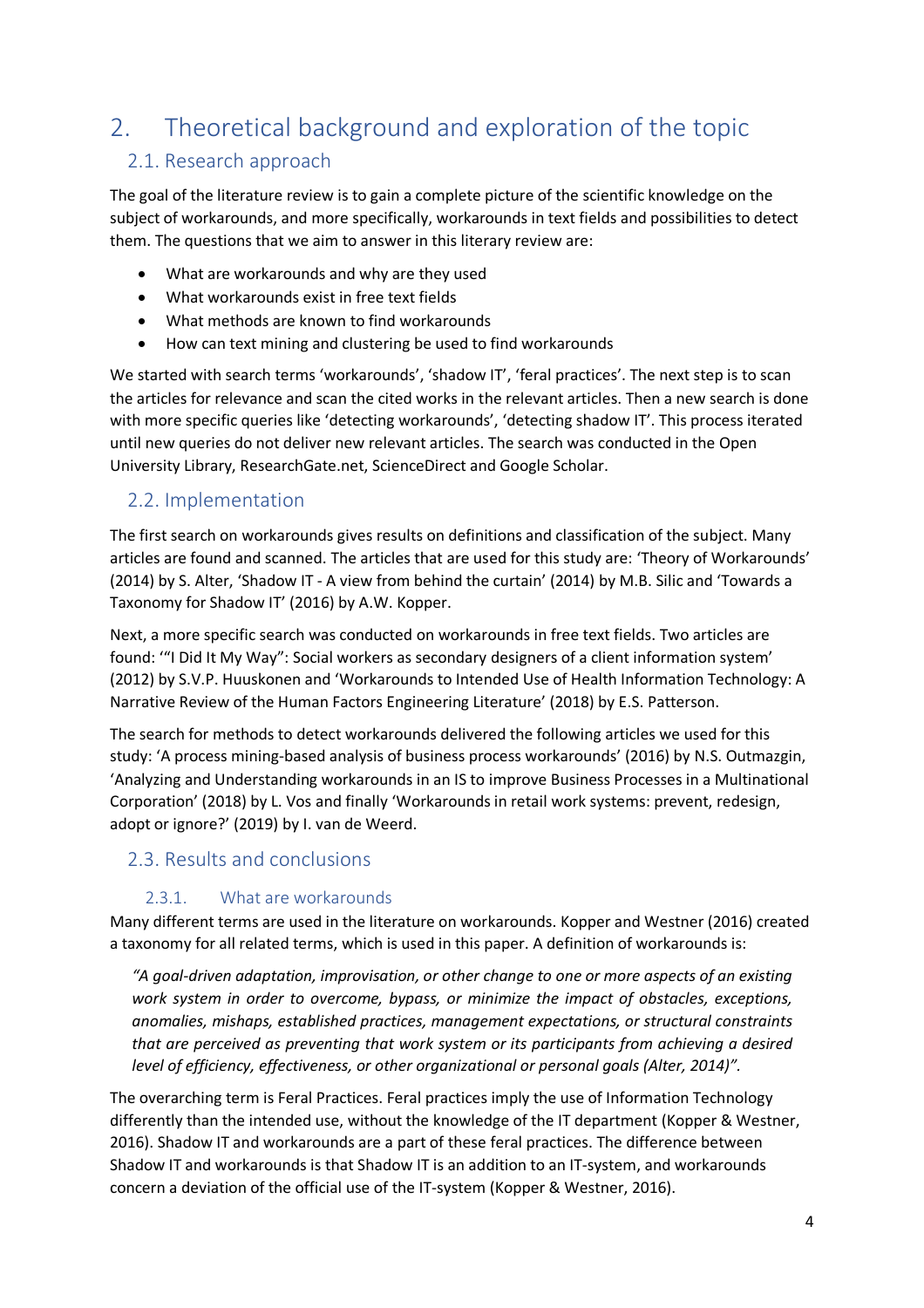#### 2.3.2. The use of workarounds

There are two main causes for using workarounds that can occur individually or together: there can be obstacles to performing work in the preferred manner, or there can be misalignment of goals of different stakeholders (Alter, 2014). An example of the first reason is when a process requires information that is not available, or when the IT-system malfunctions (Alter, 2014). The second reason can occur when systems are found to be too slow, when personal goals conflict with organizational goals, or when there is a personal motivation to bypass decisions of the organization.

The consequences of the use of workarounds are manifold. There are workarounds that have no effect (Vos, 2018). Negative effects can be compliance issues, risk of data loss and wasted investments (Silic & Back, 2014). There can be positive effects when workarounds are used to bypass bugs or anomalies, and they ensure continuation of work (Alter, 2014).

## 2.3.3. Workarounds in text

There are two main categories of workarounds in text fields. The first type is the use of text fields for another purpose than intended. Patterson (2018) has found that unstructured text fields were used for communication, where these fields were not designed for this purpose. They were used for communication either because this was the only way to communicate with the other party, or because this was the easiest way. The text fields had to be opened to reveal their information, which made the risk of overseeing the information substantial (Patterson, 2018).

The second type of workaround is the use of copy paste (Huuskonen & Vakkari, 2012). Entering large amounts of text can be a laborious task. This type of workaround can be used when large amounts of text are the same as other instances, or when the same text is used very often. This type of workarounds is used for example by social workers. In order to save time, they copy and paste parts of reports of clients that are similar (Huuskonen & Vakkari, 2012).

## 2.3.4. Finding workarounds

So far, research focusses on what workarounds are, why they are used and why they should be detected. In most research workarounds are identified using interviews or surveys (van de Weerd, Vollers, Beerepoot, & and Fantinato, 2019) (Outmazgin & Soffer, 2013). Research on finding workarounds automatically focusses on mining event logs (Outmazgin & Soffer, 2013). Finding workarounds in text fields has not been addressed yet. Using interviews may not reveal all workarounds. Interviewed employees may be aware of the risk involved, and they don't want to be associated with incompliance. Process mining only finds workarounds that leave traces in event logs.

#### *Text mining*

Text in free text fields is unstructured data. There are basic methods to transform text to make it possible to use data mining techniques (Provost & Fawcett, 2013). For text mining, text is seen as a bag of words. Each document is seen as a collection of words and each word is seen as a token. Each document is represented by either 1 or 0, depending if the document contains that word (Provost & Fawcett, 2013). This process is called tokenization. The bag of words method makes it possible to apply term frequency, inverse document frequency and the combination of these methods on text (Provost & Fawcett, 2013).

#### *Clustering*

Clustering is a data mining method that groups items in a population based on their similarities. This is an unsupervised method, which means that it has no specific purpose (Provost & Fawcett, 2013). There are four methods on which clustering algorithms are based.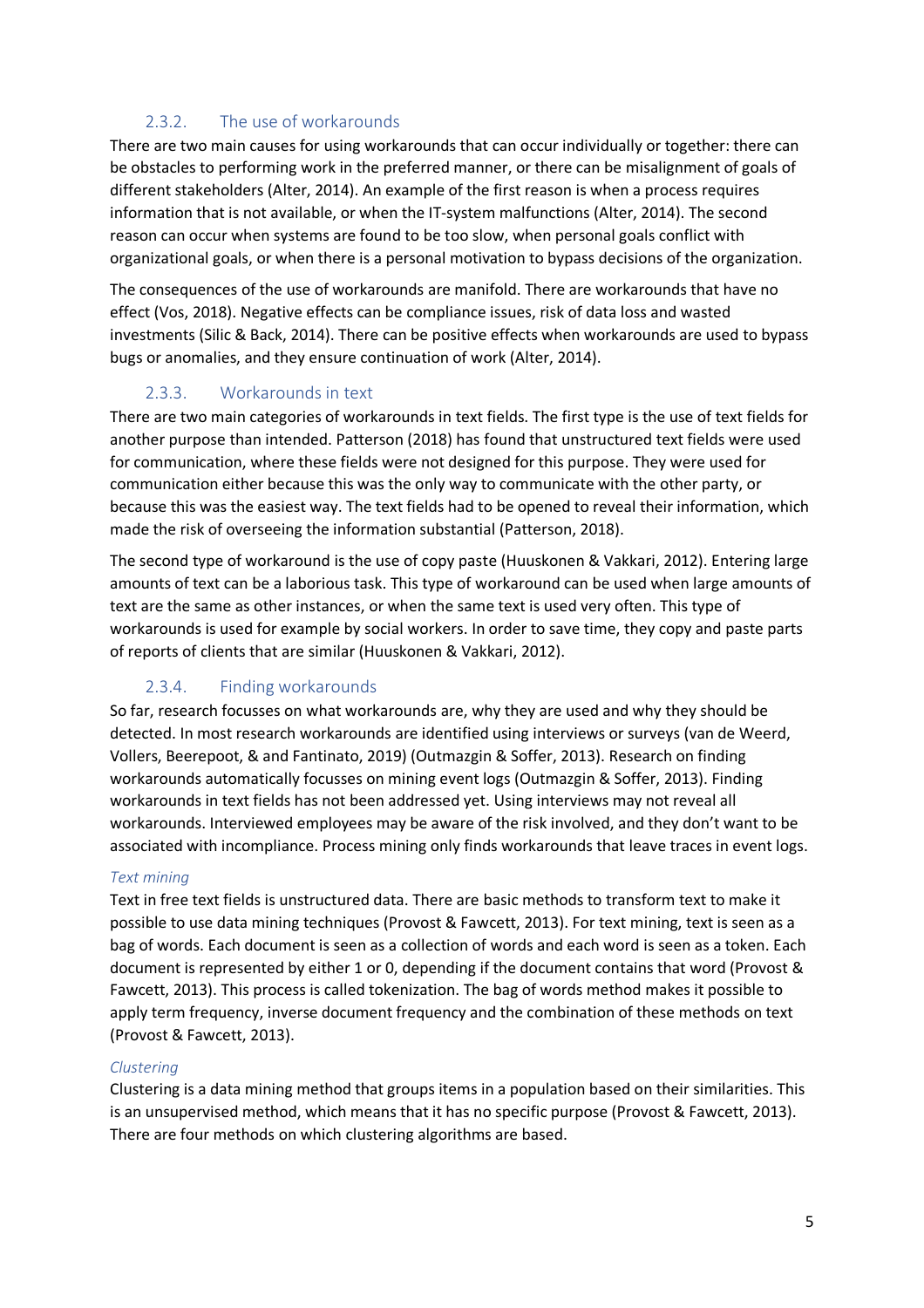With hierarchical clustering, clusters are based on distance and ordered in different levels. This method is based on how similarities between individual items link them together. On the highest level is the cluster that contains all other clusters, and on the lowest level are the smallest clusters that do not overlap each other (Provost & Fawcett, 2013). The results can be visualized by a dendrogram, see figure 1. Agglomerative clustering is a hierarchical clustering algorithm.

Clustering around centroids starts with a specified number of clusters. The itemset is divided in the number of clusters that is chosen, and each of these clusters is assigned a centroid (Provost & Fawcett, 2013). The centroid is the average of the values of the features of the items in the cluster. The algorithm runs the clustering iteratively to optimize the clusters and centroids. An example with three clusters is given in figure 2. Two examples of clustering around centroids are the k-Means and the k-Medoids algorithm (Provost & Fawcett, 2013).

Another method for clustering is DBSCAN (Density Based Spatial Clustering for Applications with Noise). This model uses minimum density level estimation, with a threshold for the number of neighbors, to find core points. All neighbors within a specified range of the core points are considered to be a part of the same cluster. If there are core points among the neighbors, these are included in the cluster (Schubert, Sander, Ester, & Xu, 2017). A visualization of the DBSCAN model is given in figure 3.



*Figure 1.Hierarchical clustering (Provost, 2013)*



*Figure 2. Clustering around centroids (Provost, 2013)*



*Figure 3. DBSCAN* (Schubert, Sander, Ester, & Xu, 2017)

## 2.4. Objective of the follow-up research

Much is known about the reasons to use workarounds and the consequences of the use of workarounds. It is found that finding workarounds can help to improve IT-system resilience. Two types of workarounds in text fields have been identified so far: the use of text fields in another way than intended, and de use of copy and paste.

There is more need for information and methods for finding workarounds. As part of the Resilience Mining Thesis Circle, we will contribute to the field by testing the use of clustering algorithms to find workarounds in free text fields, using data from Achmea Pensions.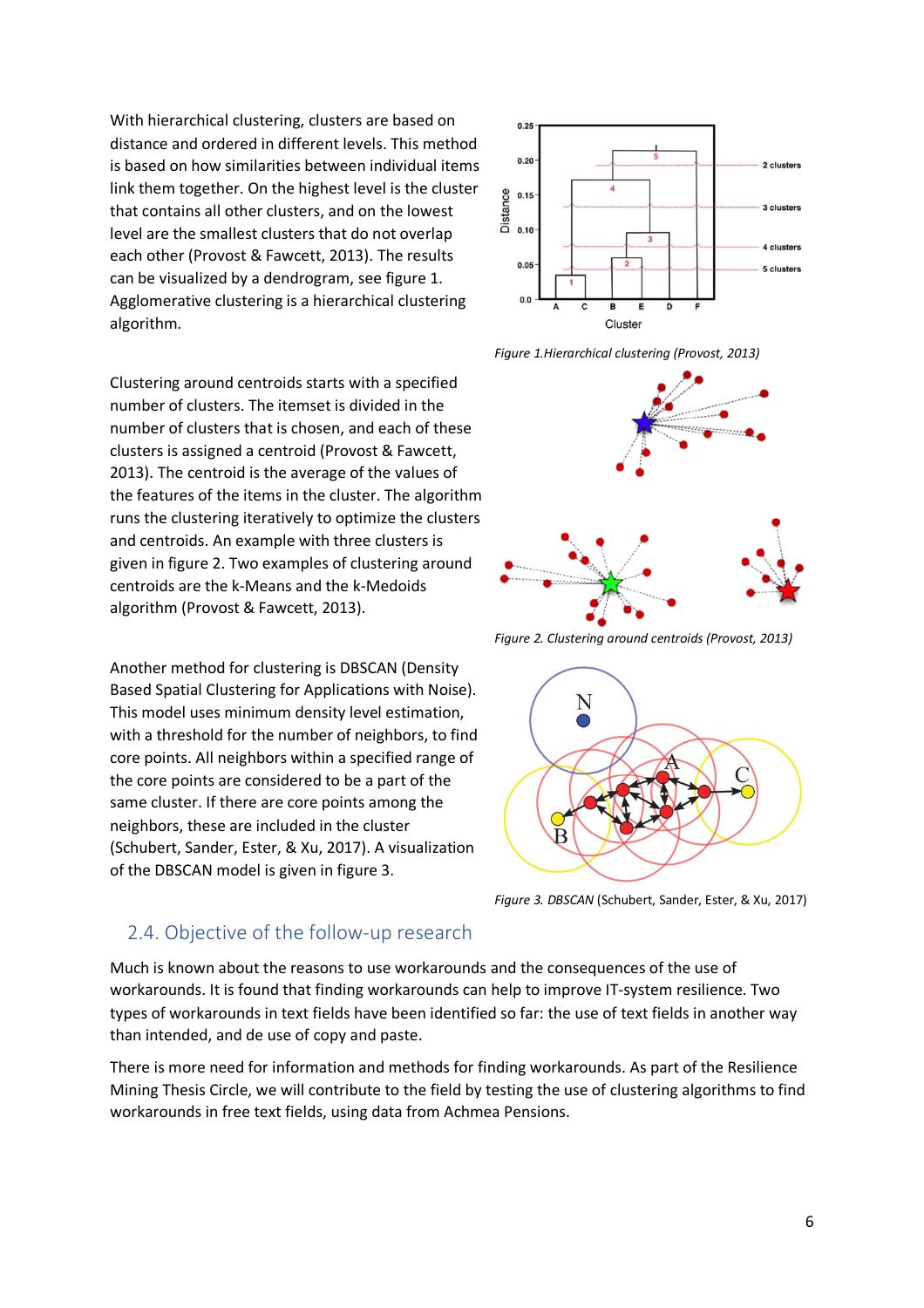# 3. Methodology

## 3.1. Conceptual design

To explore the possibilities of finding workarounds in text fields with clustering algorithms, we use a dataset in which the text fields that contain a workaround are labeled. We apply different algorithms and optimize those algorithms for best results. In this study the subject cannot be randomly allocated to an experimental or control group, which makes this a quasi-experiment (Saunders & Thornhill, 1997). The control group is a group of text fields in which we know a workaround is used. The methods are highly objective, and this is a quantitative research.

## 3.2. Data gathering

We use two methods of data gathering. First, we need to know what workarounds are used in text fields in the database. To gain this knowledge we use unstructured, informal interviews with four process specialists. Each of the interviewees has knowledge of different specialisms, and all specialisms are covered by these four specialists.

The interviews are based on the question whether the specialist knows any examples of workarounds that present themselves in text fields. If workarounds are known, the interview continues to find out how often the workarounds are used, in which text fields they are present, and how they can be found. The interviews are recorded and transcribed. The results are interpreted the three most suitable workarounds are selected. The introduction and questions for the interview are available in the document 'Interviews'.

The second method of data gathering is the collection of text fields from the database. Only workarounds that are still in use are of value for a company, so we select text fields that are added in the previous two years. In order to be able to use data from Achmea Pensions, we need to remove personal information from the dataset. This is done with the use of 'Named Entity Recognition' (NER). All personal information that could be present in the dataset is gathered and when present in the dataset it is replaced with 'xxxxx'.

## 3.3. Modeling

## 3.3.1. Technical design: CRISP-DM

The process of data mining is a craft that involves science as well as technology. In order to guide this process, a standard process codification is developed: The Cross Industry Standard Process for Data Mining (CRISP-DM) (Provost & Fawcett, 2013). This method is used for this study. The basic process is visualized in figure 4. The steps are repeated until no improvement in the results is achieved.



*Figure 4. The Crisp-DM data mining process (Provost, 2013)*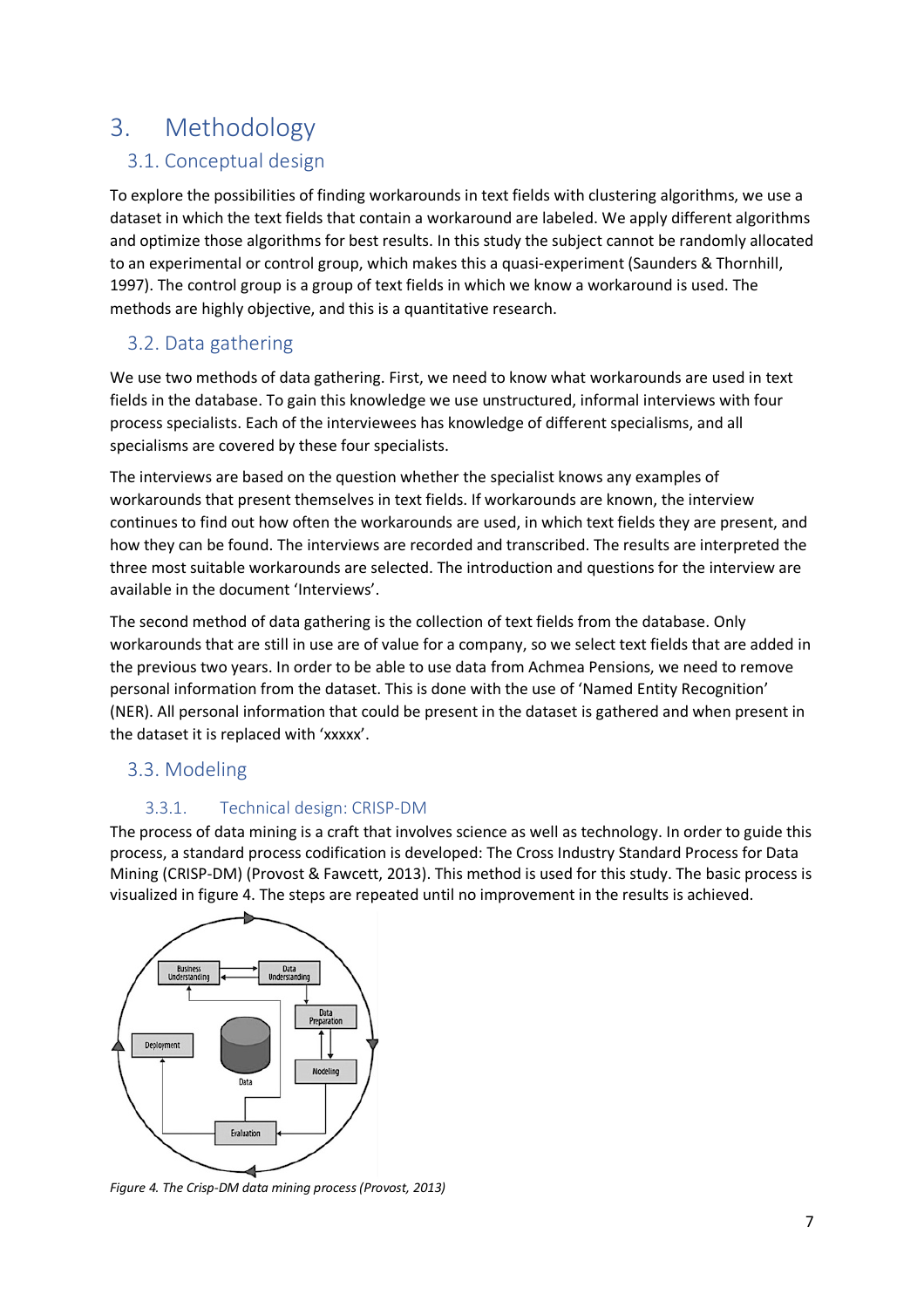#### 3.3.2. Data preparation

When the dataset is imported in RapidMiner, the true preprocessing of the data starts. Based on the information gained from the interviews, the text fields in the datasets are assigned a label. The label indicates if and what workaround is present.

#### 3.3.3. Modeling

RapidMiner contains the following algorithms that are suitable for non-numerical data:

- 1. k-Means (Kernel)
- 2. DBSCAN
- 3. k-Medoids
- 4. Agglomerative clustering

We conduct three experiments with each algorithm. One with four clusters and the group without workarounds sampled to the average size of the groups that do have workarounds (experiment 1), one with four clusters and the group without workarounds sampled to 1000 items (experiment 2) and one with 6 clusters and the group without workarounds sampled to 1000 items (experiment 3). This way we see the effect of the percentage of workarounds in the total dataset, and the difference in performance with different numbers of clusters.

#### 3.3.4. Evaluation

First, the model runs with all operators in default settings. RapidMiner calculates the accuracy of the model. The accuracy is used to optimize the algorithms. Next, step by step the operators are optimized to reach the best accuracy. This is an iterative process, repeated until the best performance is found.

#### 3.4. Data analysis

#### 3.4.1. Confusion matrices

After having optimized the algorithms, we compare the different algorithms with each other with the use the confusion matrices. The confusion matrix gives the precision for each label. The precision is the percentage of true workarounds within the predicted cluster (Provost & Fawcett, 2013).

The advantage of the use of clustering is that you only have to look at a number of items in a cluster to see if it contains a workaround, instead of looking at all items in a dataset. Therefore, it is important that the precision is high in the clusters that contain a workaround.

To compare the models, we look at the average precision of the clusters that identify a workaround. The result of this comparison is a ranking of the four algorithms based on their suitability to detect workarounds in text fields in a database.

#### 3.4.2. False positives

A false positive means a wrong prediction of a workaround. Clustering, being an unsupervised method, is not predictive. In this experiment however, we want to see if the algorithms find certain clusters containing a workaround. In this respect a false positive is a text fields without workaround x, in a cluster that predicts workaround x. This occurs when there are similarities in the text fields that have nothing to do with the workaround.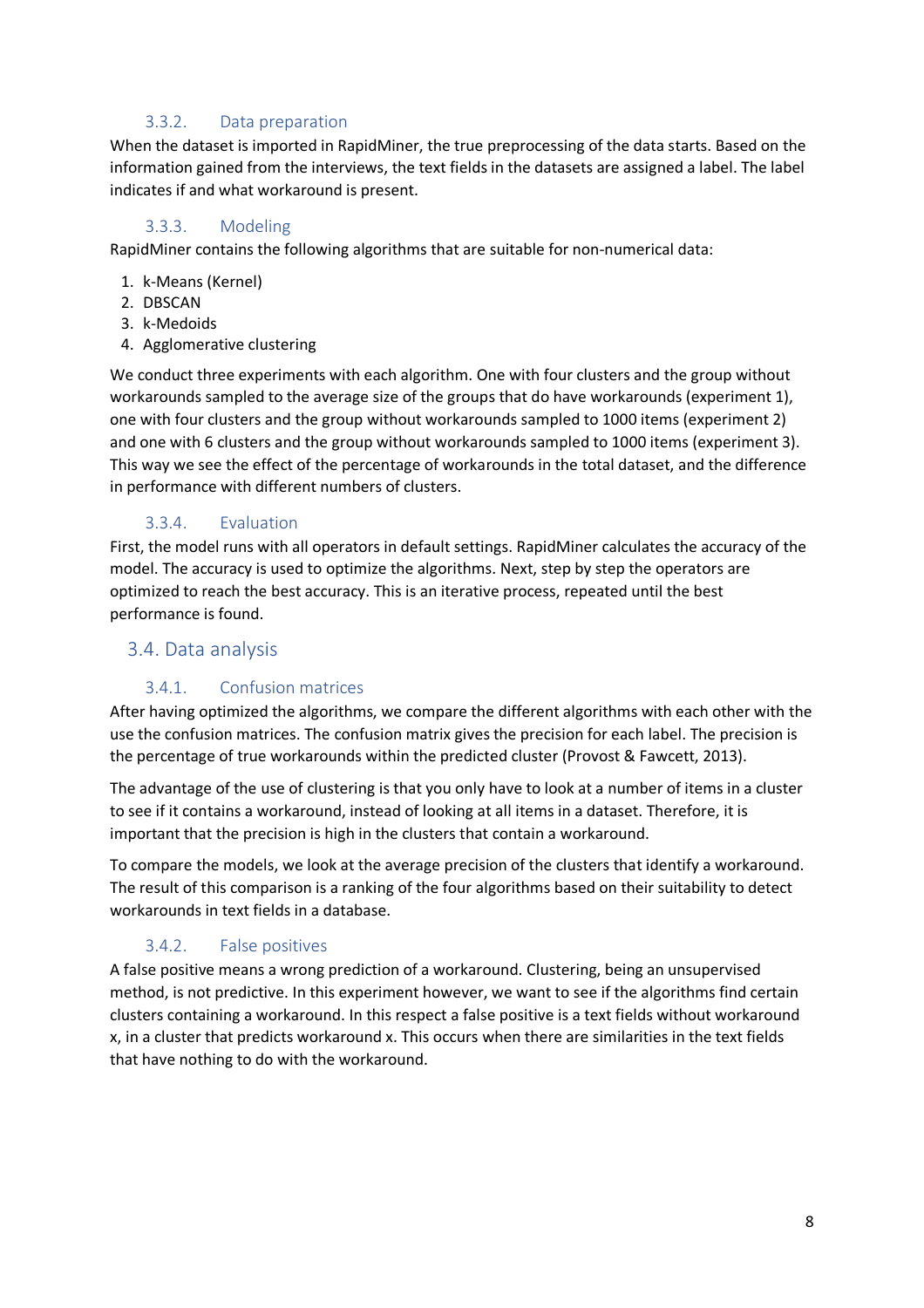## 3.5. Reflections

## 3.5.1. Reliability

Reliability is the extent to which research findings are consistent. The results should be the same when repeated on a different moment or by another researcher (Saunders & Thornhill, 1997). The use of standard data mining techniques and following the CRISP-DM process ensures the reliability of the technical aspects of this study. The selection of workarounds we use for the experiment is based on the knowledge of the interviewees. It is possible that other specialists would name different workarounds, or that a specialist has reasons not to mention workarounds he uses. This risk is reduced by interviewing three specialists instead of only one.

## 3.5.2. Validity

Validity is the extent to which we measure what we want to measure (Saunders & Thornhill, 1997). The validity of a study can be split in internal validity and external validity. The quasi-experiment contains an internal check on validity. If the workarounds that we look for are not found, the algorithms are not suitable for this purpose. The scope of this study is however limited, and three selected workarounds may not be representative of all workarounds.

The fact that realistic data from Achmea was used contributes to the external validity. The data was not designed for the use for a research. Also, the data is comparable to data in other insurance companies. This increases the likelihood that the algorithms that work on this dataset, also work on datasets of other companies.

## 3.5.3. Ethics

For this study, data from Achmea is used that contained personal information of clients. We proceed with caution to guarantee their privacy. We clear the dataset of personal information thoroughly, but some personal information of clients or personnel may be overseen. The dataset will for this reason not be made public and will not be shared with anyone other than those who need to see it to check for authenticity.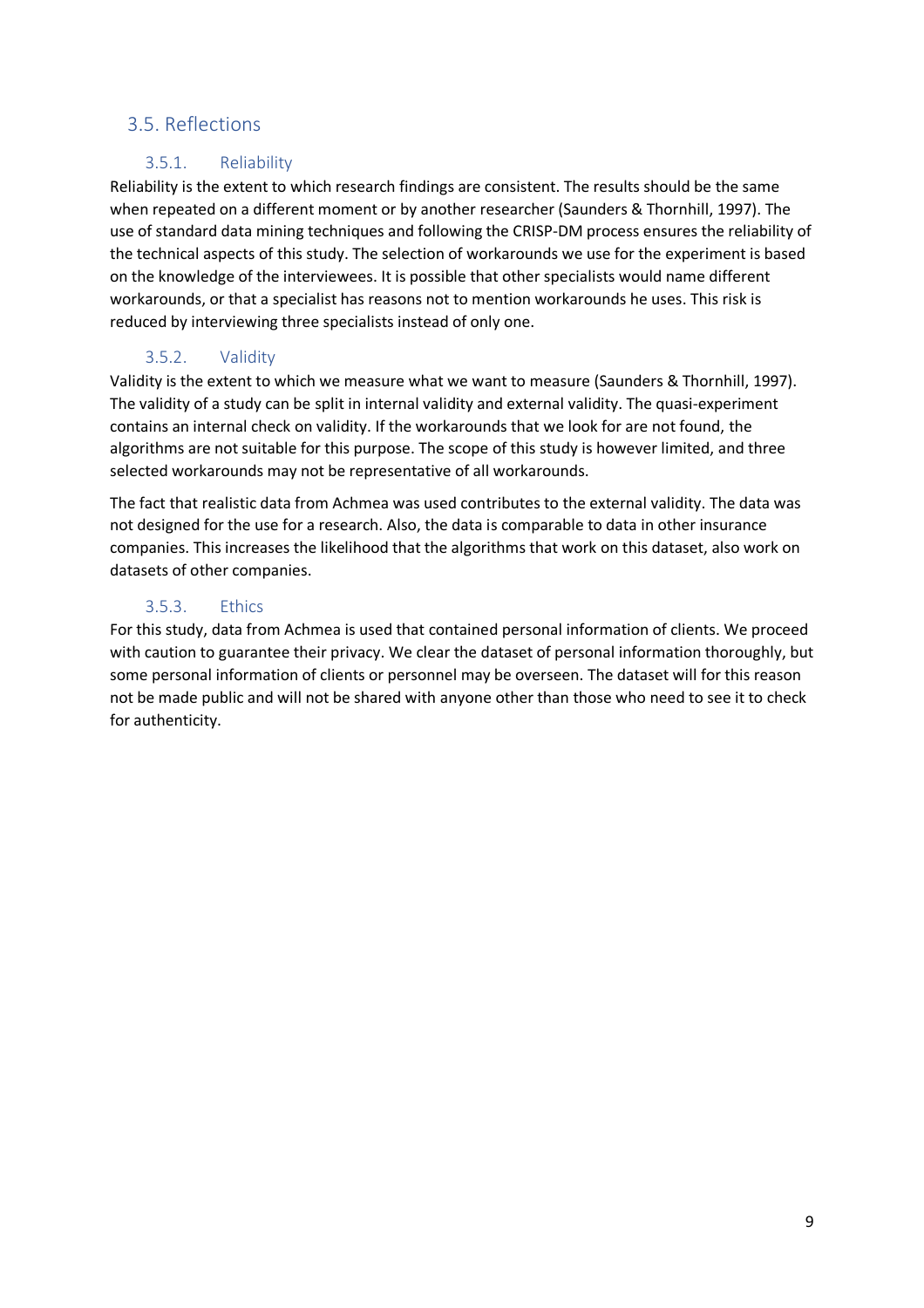## 4. Results

This chapter contains the results of this study. First, the selection of three workarounds from the interviews is described. Then the gathering and preparing of data for the experiments is explained. What follows is a description of the experiments and the results for each algorithm. Finally, the results from the different algorithms are compared.

## 4.1. Preparation

To be able to conduct this experiment, we need to know what workarounds are used in the database. Four specialists who are responsible for the main specialisms are selected for an interview. The interviews are transcribed and the text is added in the document 'Interviews'. Three workarounds in the client's text fields and three workarounds in the mutation job's text fields were identified.

## 4.1.1. Selecting workarounds

The three workarounds in the mutation jobs text fields turned out to be unsuitable for this experiment. They were either no longer in use, used too little or there was no consequent use of the text field that could be used for labeling the text field.

The three workarounds in the client's text are special administration, email addresses and correspondence addresses. Estimated numbers are between 50 and 200 each year. They are all easy to find to be labeled. They are all workarounds where the text field is used for another purpose than it is intended for.

## 4.1.2. Gathering the data

Considering the speed of development of automation and improvement of processes on the department of pensions, we choose to use data from the past two years. A request is submitted to get all client's text fields that were created in the period from 1-9-2017 to 1-9-2019.

In the query the client's number, text number and date of creation of the text field are used for selecting unique records. The name, date of birth, address and social security number of the client and (ex-)partners are selected for applying Named Entity Recognition (NER).

After having received the queries, an employee from the Achmea Data Expertise Centre applied NER and removed all personal information in the query from the text fields. All other fields but the text fields are then removed. A manual check is done to remove any personal information that remained, and to restore some text that was accidentally removed by applying NER.

## 4.1.3. Exploration of the dataset

Having gathered the data, the workarounds are identified, and the text fields are labeled with numbers from 1 to 3. Label 1 is for Special administration, label 2 is for Email addresses, label 3 is for Correspondence addresses. Text fields with label 0 contain no workaround.

#### *Label 1. Special administration*

Special administration means the client is not able to take care of his or her financial administration. A special administrator is appointed to take over the administration and all correspondence about finances. If a client is subject to special administration, this information is registered in the client's text field. The Dutch word for special administration is "bewind" and for special administrator is "bewindvoerder". There are 248 of the 9225 text fields that contain information about special administration or a special administrator. This is 2.69% of the dataset.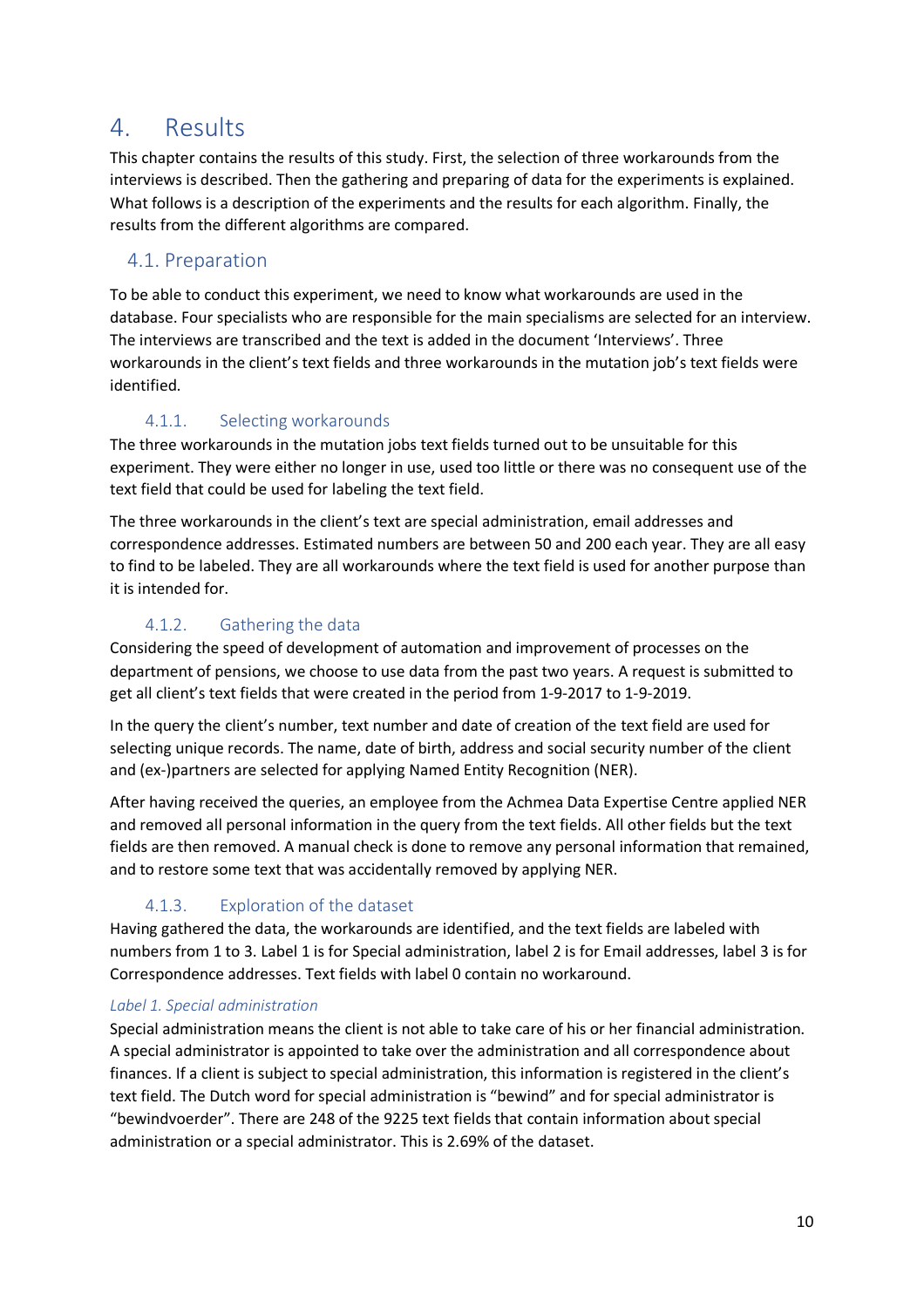#### *Label 2. Email addresses*

There is a special field available for the client's email address. This field can only be filled by the client by logging in to the web portal. This way the identity of the client is confirmed before using the email address. Employees sometimes receive an email address by email or phone, and then fill the email address in the client's text field. For privacy reasons, all email addresses in the dataset have been replaced by xxx@xxx.xxx. There are 224 of the 9225 text fields that contain clients email address. This is 2.43% of the dataset. There are more text fields with email addresses, but they are not of the client. They are not counted as a workaround.

#### *Label 3. Correspondence addresses*

In some cases, a client wants to receive mail on a different address then their residential address. This second address is called a correspondence address. In Dutch this is "correspondentie adres". The administration system supports the use of a correspondence address, but there is no option to add additional information about the reason for the use of a correspondence address. This additional information is filled in the client's text field. When the reason for a correspondence address is special administration, the text field is labeled for special administration. There are 102 of the 9225 text fields that contain information about a correspondence address. This is 1.11% of the dataset.

#### 4.1.4. Preprocessing and modeling

The dataset has three attributes, the text field, the label that indicates the presence of a workaround and an ID. The database is not balanced. There are 8.650 items with label 0, 249 items with label 1, 224 items with label 2 and 102 items with label 3. The 9225 items contain an average of 17.97 words. We work in RapidMiner Studio with the Educational label 09.0.003. The models for the four algorithms are very similar. An example is shown in figure 5.



*Figure 5. The model in RapidMiner*

#### *Select Attributes*

The items are labeled to be able to evaluate the performance of the clustering algorithms. The label should not be a part of the clustering. With the operator 'Select Attributes' we exclude the label from the example set.

#### *Process Documents from Data*

In the 'Process Documents from Data' operator, we add operators for text preprocessing. The available operators are 'Tokenize', 'Stemming', 'Transform cases', 'Filter Stopwords' and 'Generate n-Grams'. The operator 'Process Documents from Data' offers the vector creation options and the possibility for pruning.

#### *Map Clustering on Labels and Performance*

To test the performance of the algorithms we add the operator 'Map Clustering on Labels'. This operator adds an attribute that gives the clusters a predicted label. To use this operator, the number of clusters needs to be equal to the number of labels. For the experiment with 6 clusters, we export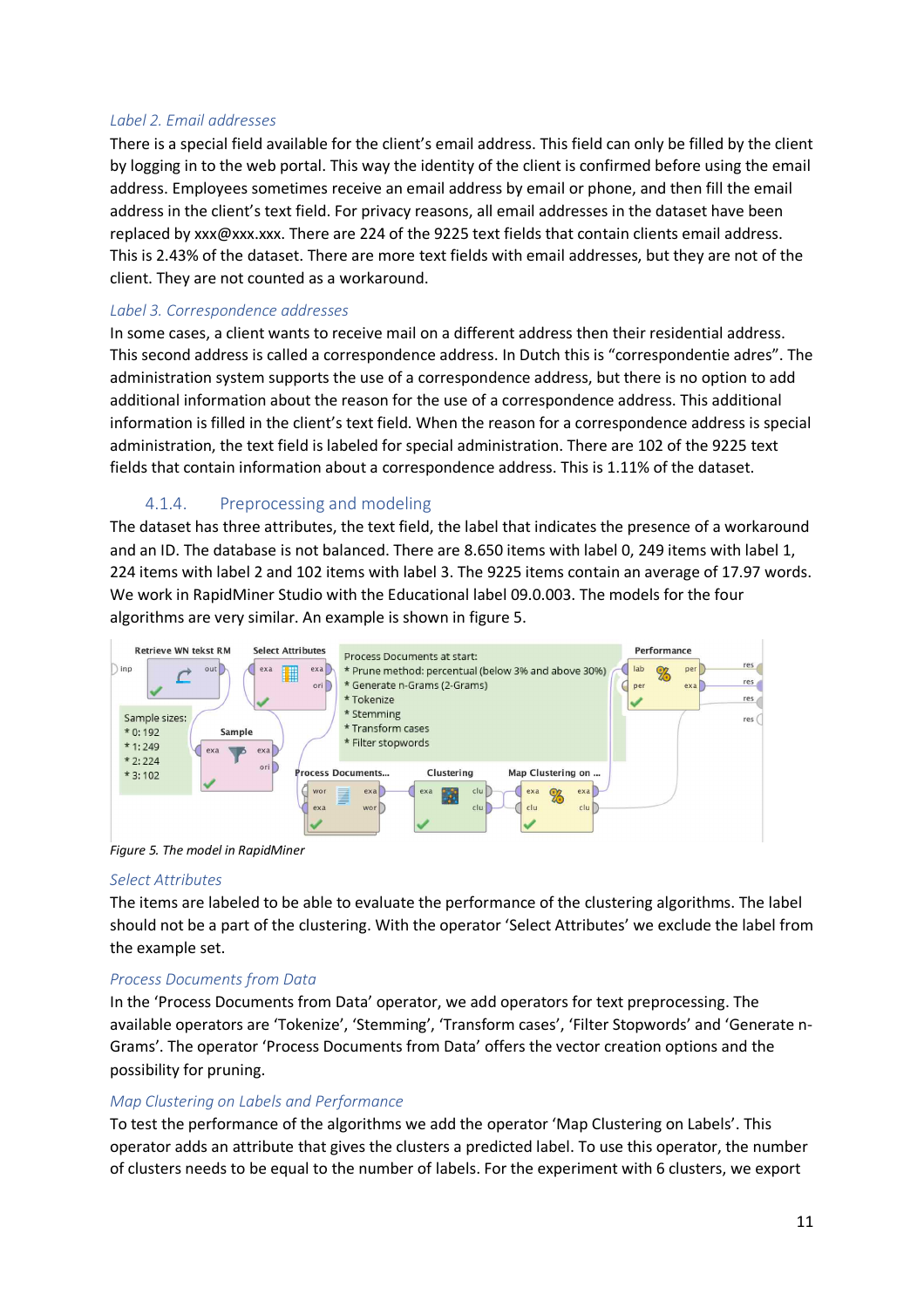the dataset with the clusters as an attribute and place them in a confusion matrix in Excel. This data is available in the file 'Confusion matrices'. The average precision in the clusters with a workaround is calculated with the highest percentage of each workaround in a cluster. The operator 'Performance' uses the predicted labels from the 'Map Clustering on Labels' operator to create a confusion matrix and calculate the accuracy of the model in RapidMiner.

## 4.2. k-Means (Kernel)

The process for k-Means (Kernel) is optimized with the smallest sample and four clusters. The settings with the best performance are given in table 2.

| <b>Process Documents from Data</b> |                        |  |  |  |  |
|------------------------------------|------------------------|--|--|--|--|
| Pruning                            | Below 2% and above 20% |  |  |  |  |
| Vector creation                    | Term Frequency         |  |  |  |  |
| Tokenize                           | Οn                     |  |  |  |  |
| <b>Transform Cases</b>             | On                     |  |  |  |  |
| Filter Stopwords                   | Off                    |  |  |  |  |
| Stemming                           | Off                    |  |  |  |  |
| Generate n-Grams                   | Off                    |  |  |  |  |
| <b>Clustering k-Means (Kernel)</b> |                        |  |  |  |  |
| Kernel type                        | Radial                 |  |  |  |  |
| Use local random seeds             | On                     |  |  |  |  |
| Kernel gamma                       | 1.0                    |  |  |  |  |
| Use weights                        | Off                    |  |  |  |  |

*Table 2. Settings with best performance for k-Means (kernel)*

#### *k-Means (kernel), experiment 1: four clusters, small sample*

This model gives an accuracy of 76.66%, the confusion matrix is shown in table 3.

|                  | Correspondence | <b>Email</b> | <b>Special</b> | <b>No</b>  | <b>Total</b> |
|------------------|----------------|--------------|----------------|------------|--------------|
|                  | addresses      | addresses    | administration | workaround |              |
| <b>Cluster 1</b> | 69             |              | 19             |            | 93           |
| <b>Cluster 2</b> |                | 208          |                |            | 237          |
| <b>Cluster 3</b> | 32             | 13           | 223            | 81         | 349          |
| <b>Cluster 4</b> |                |              |                | 88         | 88           |

*Table 3. Confusion matrix of experiment 1 with k-Means (kernel)*

The green cells are the largest group of each workaround, on which the precision is based. In this case they are divided over three clusters. The average precision for the workarounds is 75.28%. The best precision of each workaround is:

- Correspondence addresses: 74.19% of cluster 1
- § Email addresses: 87.76% of cluster 2
- § Special administration: 63.90% of cluster 3

All three workarounds are the majority of their own cluster, so if you examine the clusters without any knowledge, you find all three workarounds. There are two relatively large groups of items in the clusters with special administration that are either correspondence addresses or no workaround. There are similarities in these fields with the text fields with special administration that are stronger than the similarities with the text fields with the same label. With this sample size and number of clusters, this algorithm is able to find 3 workarounds.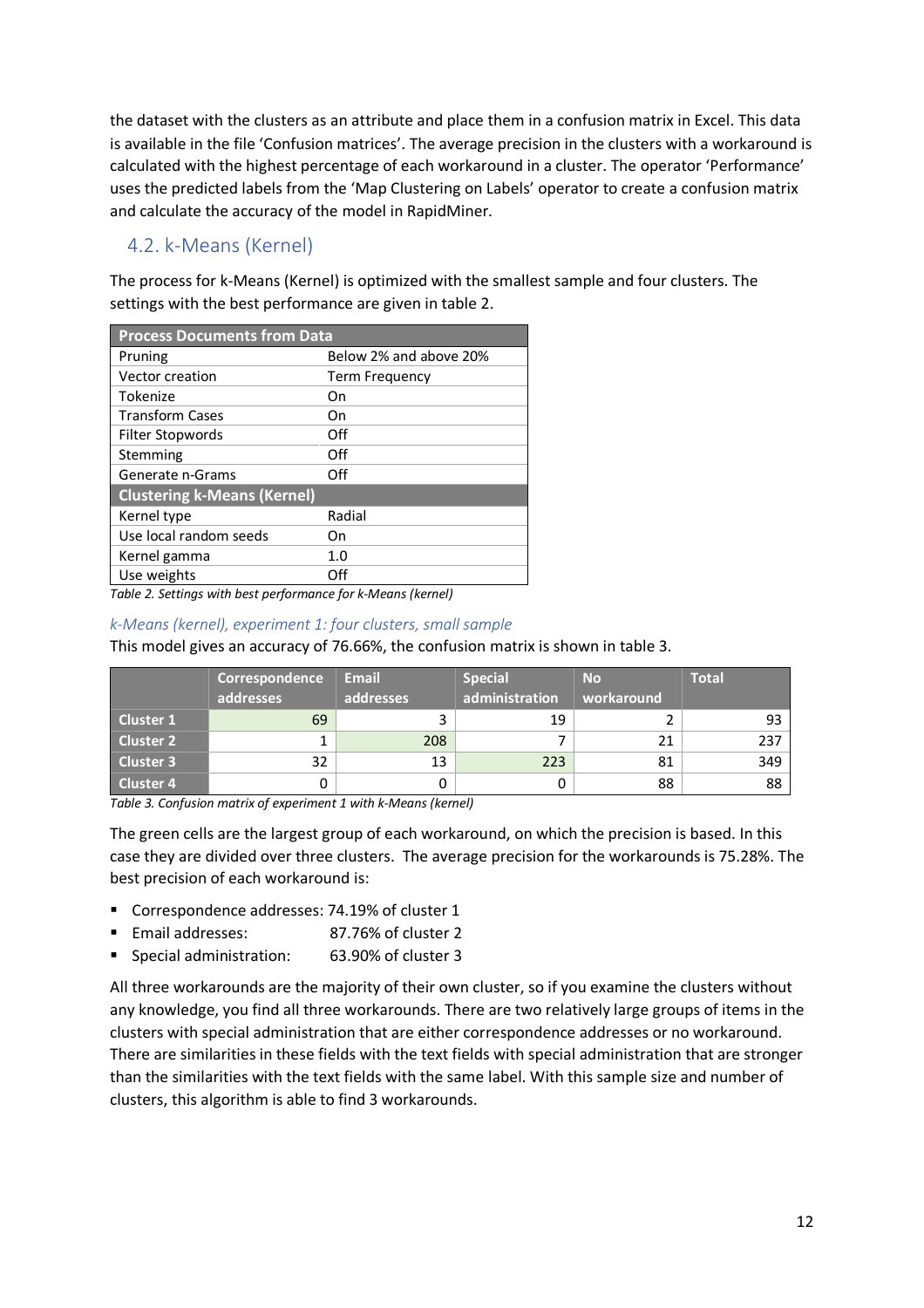#### *k-Means (kernel), experiment 2: four clusters, large sample*

The group with label 0 is sampled to 1000 items. Now the accuracy is better with TF-IDF than with Term Frequency, so we use TF-IDF. This model gives an accuracy of 59.97%, the confusion matrix is shown in table 4.

|                  | Correspondence | <b>Email</b> | <b>Special</b> | <b>No</b>  | <b>Total</b> |
|------------------|----------------|--------------|----------------|------------|--------------|
|                  | addresses      | addresses    | administration | workaround |              |
| Cluster 1        | 92             | 4            | 86             | 508        | 690          |
| Cluster 2        | 10             | 220          | 12             |            | 243          |
| Cluster 3        |                | 0            | 133            | 23         | 156          |
| <b>Cluster 4</b> |                |              | 18             | 468        | 486          |

*Table 4. Confusion matrix of experiment 2 with k-Means (kernel)*

The green cells are the largest group of each workaround, on which the precision is based. They are divided over three clusters. The average precision for the workarounds is 63.04%. The best precision for each workaround is:

- Correspondence addresses: 13.33% of cluster 1
- Email addresses: 90.53% of cluster 2
- § Special administration: 85.26% of cluster 3

Email addresses and special administration are the majority in their cluster. If you look at the clusters without any knowledge about workarounds, you will find these two. Correspondence addresses are only 13.33% of a cluster, which means they will not be found. There is a large number of items in the cluster with correspondence addresses, that are no workaround. This is a group of text fields in the large sample without workarounds that are more similar to each other than the group of text fields with correspondence addresses is. With this sample size and number of clusters, this algorithm is able to find 2 workarounds.

#### *k-Means (kernel), experiment 3: six clusters, large sample*

The number of clusters is set to 6 clusters. The operators 'map clustering on labels' and 'performance' are disabled. The resulting example set is exported to Excel to create a confusion matrix. This confusion matrix is shown in table 5.

|                  | Correspondence | <b>Email</b> | <b>Special</b> | <b>No</b>  | <b>Total</b> |
|------------------|----------------|--------------|----------------|------------|--------------|
|                  | addresses      | addresses    | administration | workaround |              |
| Cluster 1        |                | 0            |                | 75         | 75           |
| <b>Cluster 2</b> |                | 0            | 18             | 467        | 485          |
| <b>Cluster 3</b> | 13             | 127          | 28             |            | 169          |
| <b>Cluster 4</b> |                | 0            |                | 54         | 55           |
| <b>Cluster 5</b> | 89             | 2            | 202            | 402        | 695          |
| <b>Cluster 6</b> |                | 95           |                |            | 95           |

*Table 5. Confusion matrix of experiment 3 with k-Means (kernel)*

The green cells are the largest group of each workaround, on which the precision is based. The majority of the special administration and correspondence addresses are in the same cluster. Email addresses are spread over 2 clusters. The average precision in the clusters that contain a workaround is 43.15%. The best precision for each workaround is:

- Correspondence addresses: 12.81% of cluster 5
- Email addresses: 87.57% of cluster 3 and 6
- Special administration: 29.06% of cluster 5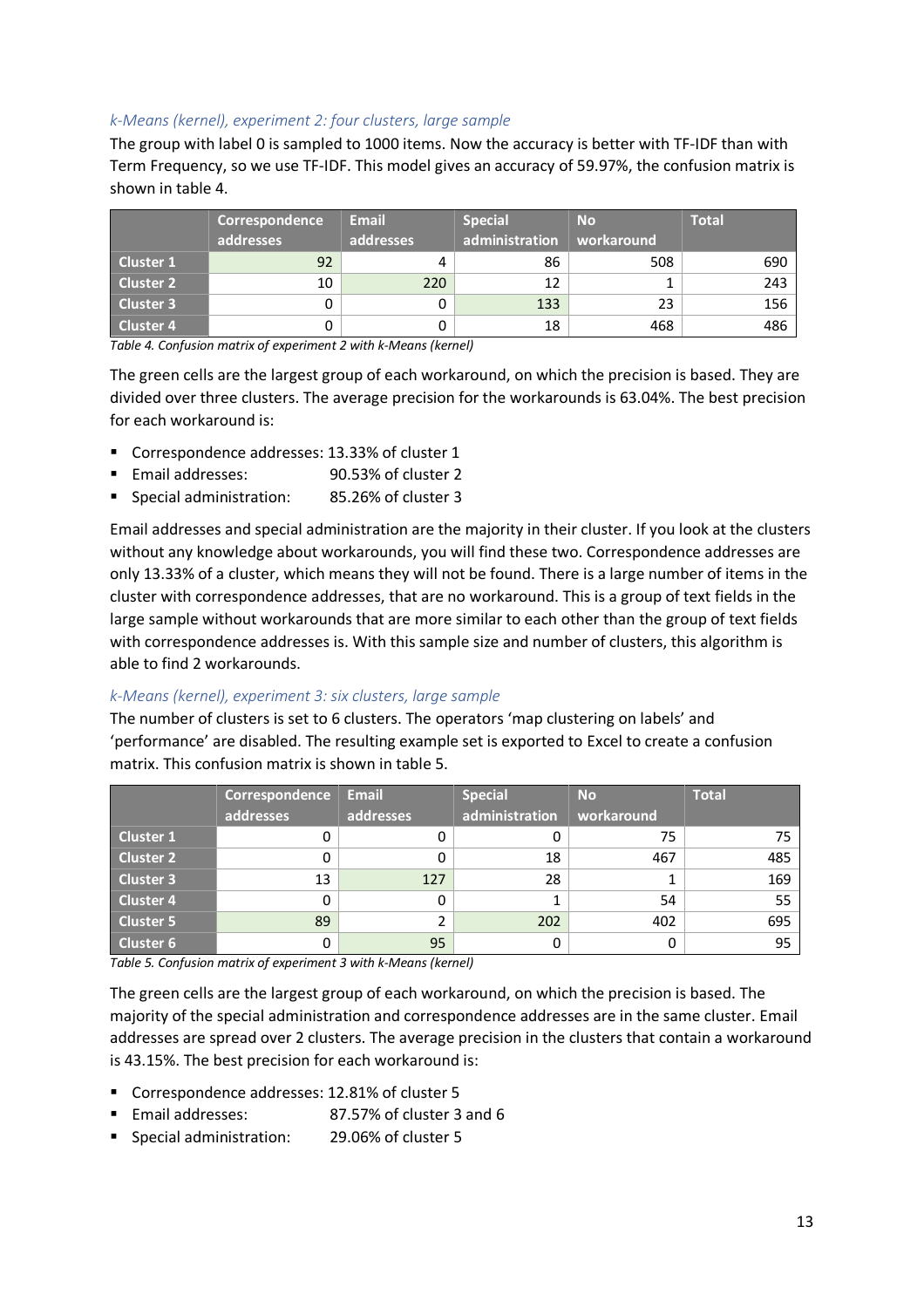If you examine the clusters without knowledge of existing workarounds, in cluster 1, 2, 4 and 5 you find no workarounds. In cluster 3 and 6, you find email addresses (75.15% and 100%). Special administration and correspondence addresses will not be found, for they are only 29.06% and 12.81% of a cluster. With this sample size and number of clusters, this algorithm is able to find 1 workaround.

## 4.3. DBSCAN

With this algorithm it is not possible to choose the number of clusters. First, we run the algorithm in default settings with the operators 'map clustering on labels' and 'performance' disabled and it creates 5 clusters. The clustering parameters are set to create 4 clusters. In the 'Process documents from data' operator only 'Tokenize' and 'Generate n-Grams (2-grams) are enabled. In the clustering operator Epsilon is set to 0.5 and minimum points is set to 50 to create 4 clusters. The settings with the best performance are given in table 6.

| <b>Process Documents from Data</b>                                                 |                        |  |  |  |  |  |
|------------------------------------------------------------------------------------|------------------------|--|--|--|--|--|
| Pruning                                                                            | Below 1% and above 20% |  |  |  |  |  |
| <b>Vector creation</b>                                                             | <b>TF-IDF</b>          |  |  |  |  |  |
| Tokenize                                                                           | Οn                     |  |  |  |  |  |
| <b>Transform Cases</b>                                                             | Off                    |  |  |  |  |  |
| Filter Stopwords                                                                   | Off                    |  |  |  |  |  |
| Stemming                                                                           | Off                    |  |  |  |  |  |
| Generate n-Grams                                                                   | Off                    |  |  |  |  |  |
| <b>Clustering DBSCAN</b>                                                           |                        |  |  |  |  |  |
| Epsilon                                                                            | 0.9                    |  |  |  |  |  |
| $T_{\text{el}}$ ble $C_{\text{el}}$ Cettings with beat post-conformance for DBCCAN |                        |  |  |  |  |  |

*Table 6. Settings with best performance for DBSCAN*

#### *DBSCAN, experiment 1: four clusters, small sample*

This model gives an accuracy of 56.32%, the confusion matrix is shown in table 7.

|                  | Correspondence<br>addresses | <b>Email</b><br>addresses | <b>Special</b><br>administration | <b>No</b><br>workaround | <b>Total</b> |
|------------------|-----------------------------|---------------------------|----------------------------------|-------------------------|--------------|
| Cluster 1        |                             | 71                        |                                  |                         | 78           |
| <b>Cluster 2</b> |                             | 97                        |                                  |                         | 99           |
| Cluster 3        | 102                         | 56                        | 247                              | 97                      | 502          |
| <b>Cluster 4</b> |                             |                           |                                  | 88                      | 88           |

*Table 7. Confusion matrix of experiment 1 with DBSCAN*

The green cells are the largest group of each workaround, on which the precision is based. The majority of special administration and correspondence addresses are in the same cluster. Email addresses are spread over two clusters. The average precision in the clusters that contain a workaround is 49.06%. The best precision for each workaround is:

- Correspondence addresses: 20.32% of cluster 3
- Email addresses: 94.50% of cluster 1 and 2
- Special administration: 49.20% of cluster 3

If you examine the clusters without knowledge of existing workarounds, in cluster 1 and 2 you find email addresses (97.98% and 91.03%). In cluster 4 you find only items without workaround. In cluster 3 special administration is 49.20%. This is not high enough to be certain the workaround will be found. Correspondence addresses are not found, it is at best 20.32% of a cluster. Just like in experiment 1 with k-Means (kernel), there are many items in the cluster with special administration that are correspondence addresses or no workaround. With this sample size and number of clusters, this algorithm is able to find 1 workaround.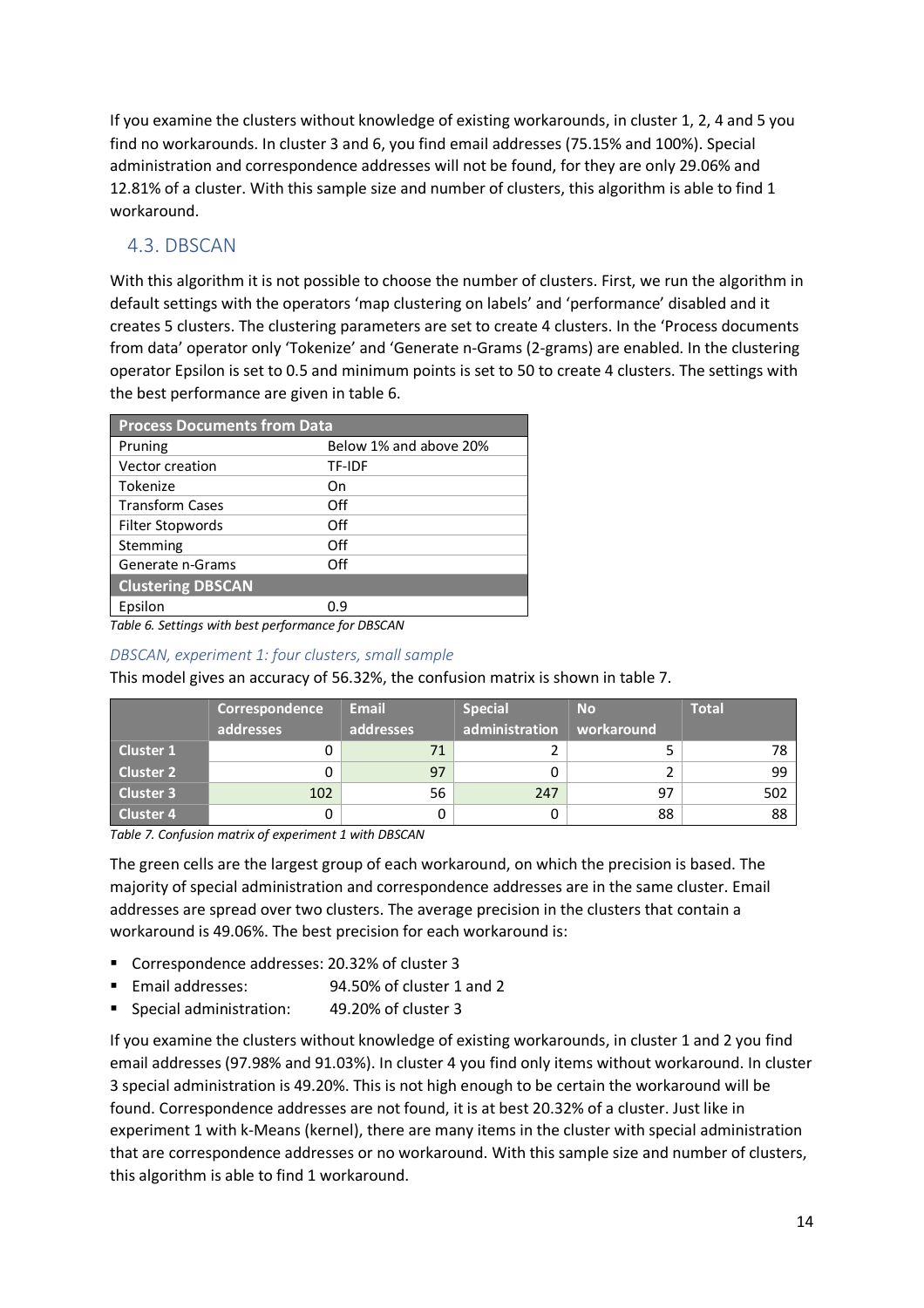#### *DBSCAN, experiment 2: four clusters, large sample*

The group without workarounds is sampled to 1000 items. This model gives an accuracy 50.41%, the confusion matrix is shown in table 8.

|                  | Correspondence | <b>Email</b> | <b>Special</b> | <b>No</b>  | <b>Total</b> |
|------------------|----------------|--------------|----------------|------------|--------------|
|                  | addresses      | addresses    | administration | workaround |              |
| <b>Cluster 1</b> |                |              |                | 70         | 70           |
| <b>Cluster 2</b> | 6              | 203          | 3              |            | 213          |
| <b>Cluster 3</b> | 96             | 21           | 242            | 580        | 939          |
| <b>Cluster 4</b> |                |              | 4              | 349        | 353          |

*Table 8. Confusion matrix of experiment 2 with DBSCAN*

The green cells are the largest group of each workaround, on which the precision is based. Special administration and correspondence addresses are mostly in the same cluster. The average precision in the clusters that contain a workaround is 43.77%. The best precision for each workaround is:

- Correspondence addresses: 10.22% of cluster 3
- Email addresses: 95.31% of cluster 2
- Special administration: 25.77% of cluster 3

If you examine the clusters without knowledge of existing workarounds, in cluster 1 and 4 you find no workarounds. In cluster 2 you find email addresses. Special administration and correspondence addresses will not be found, for they are at best 25.77% and 10.22% of a cluster. With this sample size and number of clusters, this algorithm is able to find 1 workaround.

#### *DBSCAN, experiment 3: six clusters, large sample*

The number of clusters is set to 6. The operators 'map clustering on labels' and 'performance' are disabled. The resulting example set is exported to Excel to create a confusion matrix. The result is shown in table 9.

|                  | Correspondence | <b>Email</b> | <b>Special</b> | <b>No</b>  | <b>Total</b> |
|------------------|----------------|--------------|----------------|------------|--------------|
|                  | addresses      | addresses    | administration | workaround |              |
| <b>Cluster 1</b> | 101            | 27           | 245            | 581        | 954          |
| <b>Cluster 2</b> |                | 30           |                |            | 32           |
| <b>Cluster 3</b> |                | 94           |                |            | 94           |
| <b>Cluster 4</b> |                | 73           |                |            | 73           |
| <b>Cluster 5</b> |                | 0            | 4              | 348        | 352          |
| <b>Cluster 6</b> |                | 0            |                | 69         | 69           |

*Table 9. Confusion matrix of experiment 3 with DBSCAN*

The green cells are the largest group of each workaround, on which the precision is based. The majority of special administration and correspondence addresses are in the same cluster. Email addresses are spread over 3 clusters. The average precision in the clusters that contain a workaround is 43.77%. The best precision for each workaround is:

- Correspondence addresses: 10.59% of cluster 1
- Email addresses: 97.92% of cluster 2,3 and 4
- Special administration: 25.68% of cluster 1

If you examine the clusters without knowledge of existing workarounds, in cluster 5 and 6 you find no workarounds. In cluster 2, 3 and 4, you find Email addresses (94%, 100% and 100%). Special administration and correspondence addresses will not be found, as they are at best 25.68% and 10.59% of a cluster. With this sample size and number of clusters, this algorithm is able to find 1 workaround.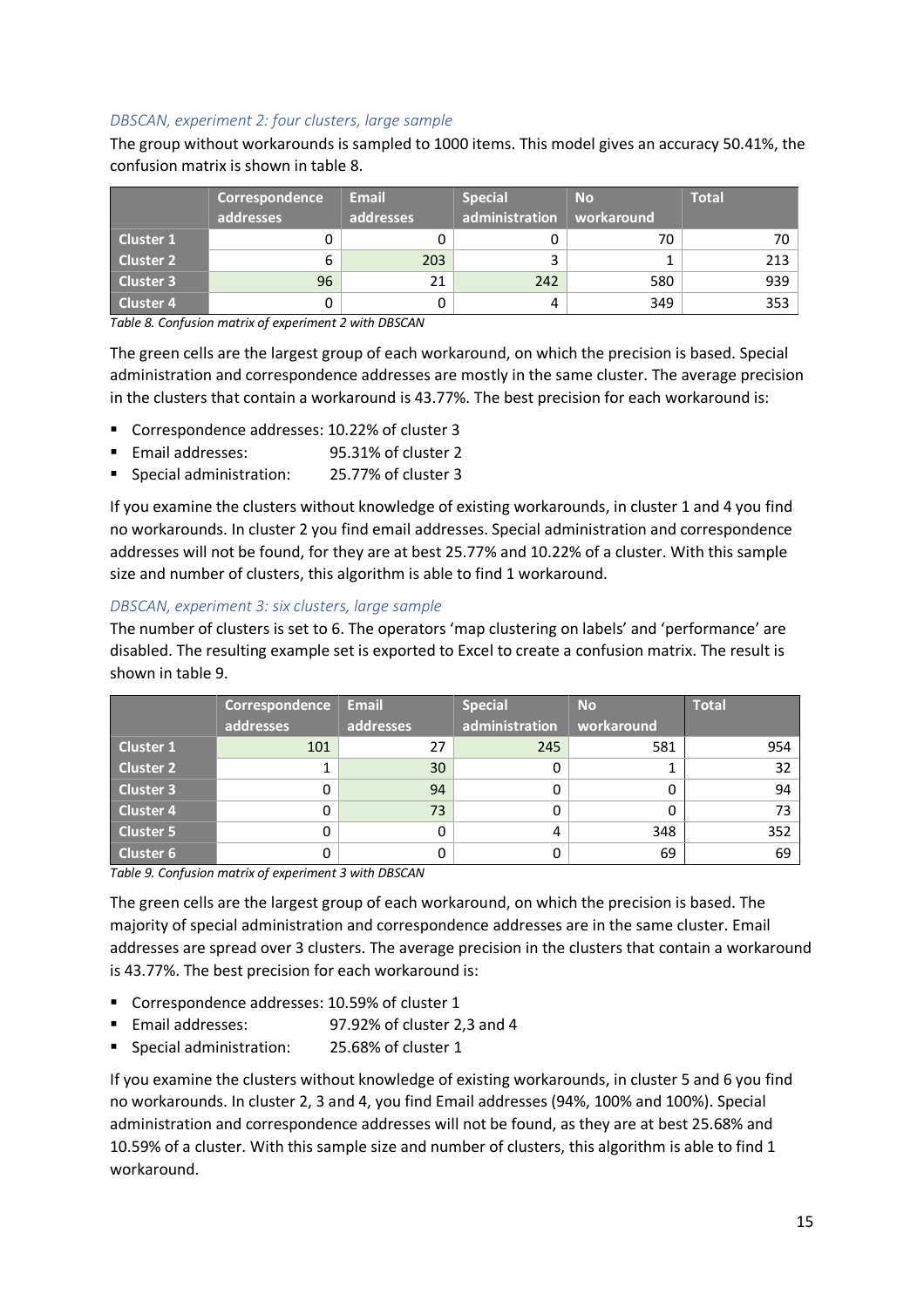## 4.4. Agglomerative clustering

The process for agglomerative clustering has one extra operator. The clustering operator creates a dendrogram with as many levels as are needed to create one cluster for each item. The operator 'Flatten Clustering' is added after the clustering operator to stop the tree at the point where 4 clusters are created. The settings which give the best performance are given in table 10.

| <b>Process Documents from Data</b> |                        |  |  |  |  |
|------------------------------------|------------------------|--|--|--|--|
| Pruning                            | Below 3% and above 20% |  |  |  |  |
| Vector creation                    | <b>Term Frequency</b>  |  |  |  |  |
| Tokenize                           | On                     |  |  |  |  |
| <b>Transform Cases</b>             | On                     |  |  |  |  |
| Filter Stopwords                   | Off                    |  |  |  |  |
| Stemming                           | Off                    |  |  |  |  |
| Generate n-Grams                   | 2-Grams                |  |  |  |  |
| <b>Agglomerative Clustering</b>    |                        |  |  |  |  |
| Mode                               | Average link           |  |  |  |  |
| .                                  | .                      |  |  |  |  |

*Table 10. Settings with best performance for Agglomerative Clustering*

#### *Agglomerative clustering, experiment 1: four clusters, small sample*

This model gives an accuracy of 61.02%, the confusion matrix is shown in table 11.

|                  | Correspondence<br>addresses | <b>Email</b><br>addresses | <b>Special</b><br>administration | <b>No</b><br>workaround | <b>Total</b> |
|------------------|-----------------------------|---------------------------|----------------------------------|-------------------------|--------------|
| Cluster 1        |                             | 0                         |                                  |                         |              |
|                  |                             |                           |                                  |                         |              |
| Cluster 2        |                             | 134                       |                                  |                         | 146          |
| Cluster 3        | 99                          | 90                        | 246                              | 97                      | 532          |
| <b>Cluster 4</b> |                             | 0                         |                                  | 88                      | 88           |

|  |  |  | Table 11. Confusion matrix of experiment 1 with Agglomerative Clustering |  |
|--|--|--|--------------------------------------------------------------------------|--|
|--|--|--|--------------------------------------------------------------------------|--|

The green cells are the largest group of each workaround, on which the precision is based. The majority of the special administration and correspondence addresses are in the same cluster. The average precision in the clusters that contain a workaround is 52.21%. The best precision for each workaround is:

- Correspondence addresses: 18.61% of cluster 3
- Email addresses: 91.78% of cluster 2
- Special administration: 46.24% of cluster 3

If you examine the clusters without knowledge of existing workarounds, in cluster 1 and 4 you find no workarounds. In cluster 2 you find email addresses. In cluster 3 you find special administration, but only for 46.24% of the cluster. Again, there are many items in the cluster with special administration, containing email addresses, correspondence addresses or no workaround. Correspondence addresses will not be found, for it is at best 18.61% of a cluster. With this sample size and number of clusters, this algorithm is able to find 1 workaround.

#### *Agglomerative clustering, experiment 2: four clusters, large sample*

The group without workarounds is sampled to 1000 items. With this sample size, accuracy is higher when vector creation is set to TF-IDF. This model gives an accuracy of 53.65%, the confusion matrix is shown in table 12.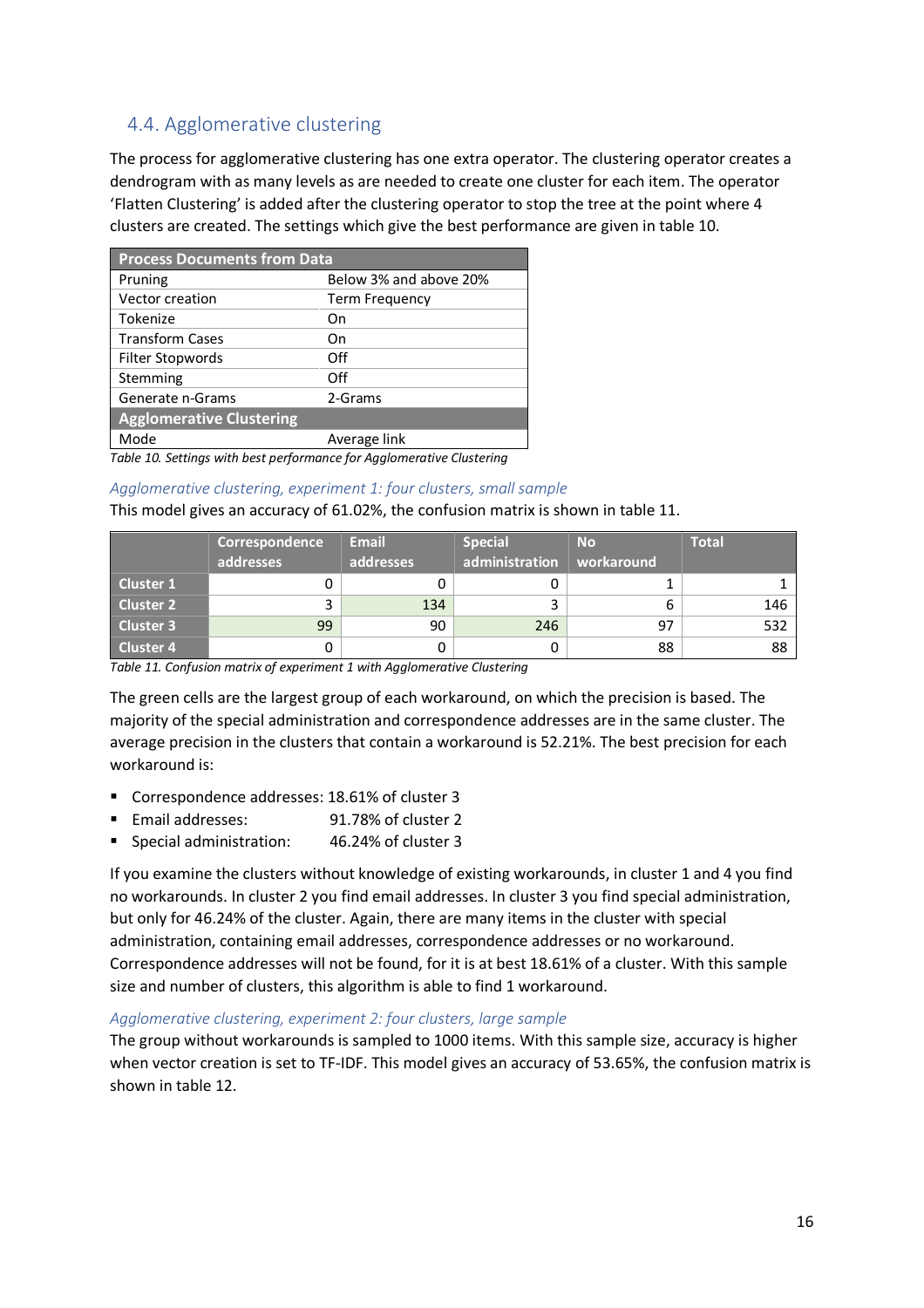|                  | Correspondence<br>addresses | <b>Email</b><br>addresses | <b>Special</b><br>administration | <b>No</b><br>workaround | <b>Total</b> |
|------------------|-----------------------------|---------------------------|----------------------------------|-------------------------|--------------|
| Cluster 1        |                             |                           |                                  | 66                      | 66           |
| Cluster 2        | 18                          | 222                       | 31                               | 37                      | 308          |
| Cluster 3        | 82                          |                           | 216                              | 490                     | 790          |
| <b>Cluster 4</b> |                             |                           |                                  | 407                     | 411          |

*Table 12. Confusion matrix of experiment 2 with Agglomerative Clustering*

The green cells are the largest group of each workaround, on which the precision is based. The majority of the special administration and correspondence addresses are in the same cluster. The average precision in the clusters that contain a workaround is 36.60%. The best precision for each workaround is:

- Correspondence addresses: 10.83% of cluster 3
- Email addresses: 72.08% of cluster 2
- § Special administration: 27.34% of cluster 3

If you examine the clusters without knowledge of existing workarounds, in cluster 1 and 4 you find no workarounds. In cluster 2 you find Email addresses. Special administration and correspondence addresses will not be found, as they are at best 27.34% and 10.83% of a cluster. With this sample size and number of clusters, this algorithm is able to find 1 workaround.

#### *Agglomerative clustering, experiment 3: six clusters, large sample*

The number of clusters is set to 6 clusters. The operators 'map clustering on labels' and 'performance' are disabled. The resulting example set is exported to create a confusion matrix. The result is shown in table 13.

|                  | Correspondence | <b>Email</b> | <b>Special</b> | <b>No</b>  | <b>Total</b> |
|------------------|----------------|--------------|----------------|------------|--------------|
|                  | addresses      | addresses    | administration | workaround |              |
| <b>Cluster 1</b> | 82             |              | 86             | 489        | 659          |
| <b>Cluster 2</b> |                | 0            |                | 407        | 411          |
| <b>Cluster 3</b> |                | 0            | 130            |            | 131          |
| <b>Cluster 4</b> |                | 0            | 0              | 66         | 66           |
| Cluster 5        | 17             | 222          | 30             |            | 274          |
| <b>Cluster 6</b> |                | 0            |                | 32         | 34           |

*Table 13. Confusion matrix of experiment 3 with Agglomerative Clustering*

The green cells are the largest group of each workaround, on which the precision is based. The workarounds are all in different clusters. The average precision in the clusters that contain a workaround is 64.23%. The best precision for each workaround is:

- Correspondence addresses: 12.44% of cluster 1
- Email addresses: 81.02% of cluster 5
- § Special administration: 99.24% of cluster 3

If you examine the clusters without knowledge of existing workarounds, in cluster 2, 4 and 6 you find no workarounds. In cluster 3 you find special administration. In cluster 5 you find email addresses. Correspondence addresses will not be found, as it is at best 12.44% of a cluster. With this sample size and number of clusters, this algorithm is able to find two workarounds.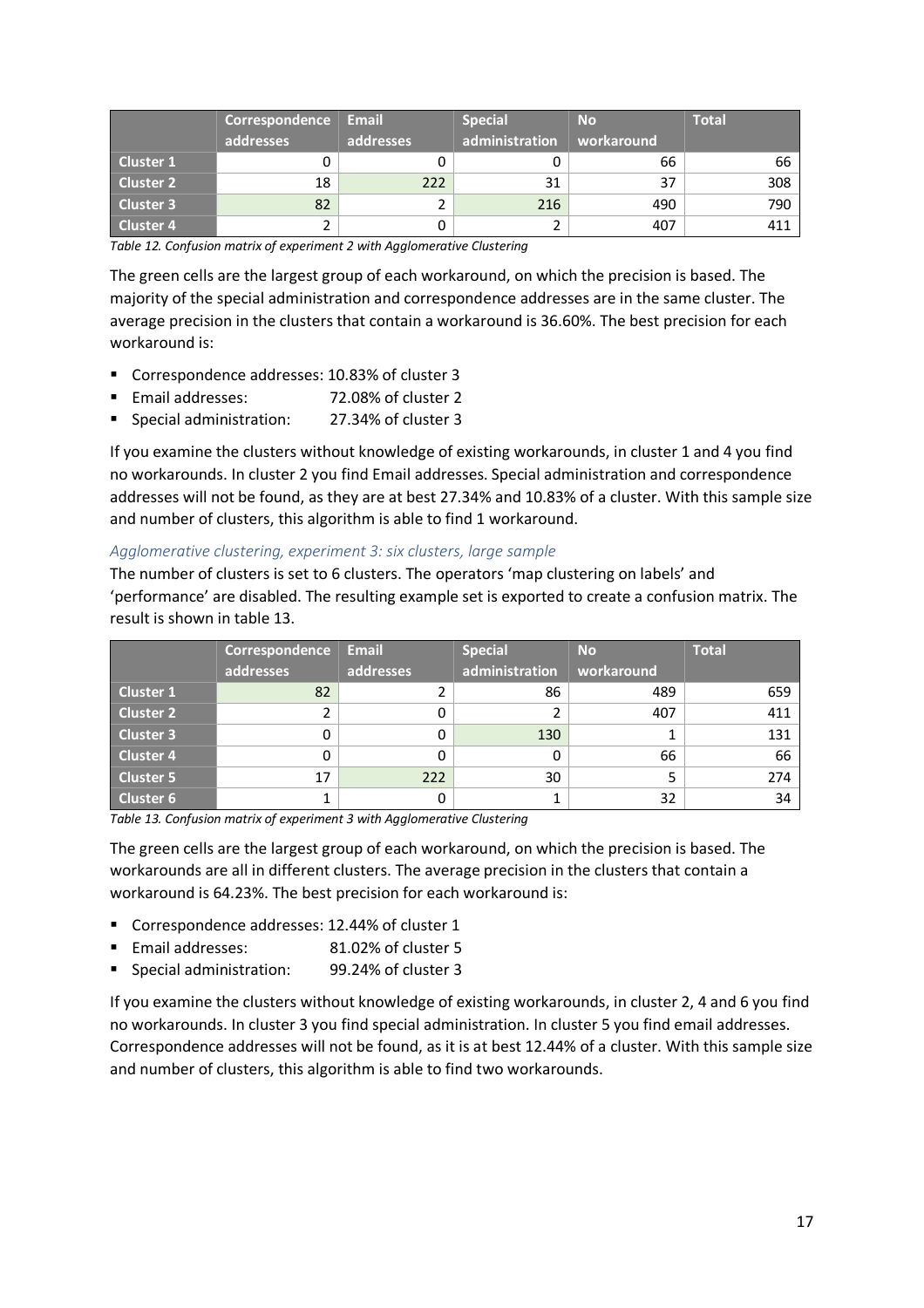## 4.5. k-Medoids

The k-Medoids process is very similar to the k-Means process. The settings that give the best performance are given in table 14.

| <b>Process Documents from Data</b> |                        |  |  |  |  |
|------------------------------------|------------------------|--|--|--|--|
| Pruning                            | Below 3% and above 40% |  |  |  |  |
| Vector creation                    | TF-IDF                 |  |  |  |  |
| Tokenize                           | Οn                     |  |  |  |  |
| <b>Transform Cases</b>             | Off                    |  |  |  |  |
| Filter Stopwords                   | On                     |  |  |  |  |
| Stemming                           | Off                    |  |  |  |  |
| Generate n-Grams                   | Off                    |  |  |  |  |
| <b>Clustering k-Medoids</b>        |                        |  |  |  |  |
| Numerical measure                  | EuclidianDistance      |  |  |  |  |
|                                    | .                      |  |  |  |  |

*Table 14. Settings with best performance for k-Medoids*

#### *k-Medoids, experiment 1: four clusters, small sample*

This model gives an accuracy of 70.93%, the confusion matrix is shown in table 15.

|                  | Correspondence | <b>Email</b> | <b>Special</b> | <b>No</b>  | <b>Total</b> |
|------------------|----------------|--------------|----------------|------------|--------------|
|                  | addresses      | addresses    | administration | workaround |              |
| <b>Cluster 1</b> |                |              |                | 20         | -23          |
| <b>Cluster 2</b> | 46             | 223          | 20             |            | 291          |
| <b>Cluster 3</b> | 54             |              | 229            | 80         | 363          |
| <b>Cluster 4</b> |                |              |                | 90         | 90           |

*Table 15. Confusion matrix of experiment 1 with k-Medoids*

The green cells are the largest group of each workaround, on which the precision is based. Correspondence addresses are spread over two clusters. One part together with email addresses, and the other part with special administration. The average precision in the clusters that contain a workaround is 51.84%. The best precision for each workaround is:

- Correspondence addresses: 15.81% of cluster 2
- Email addresses: 76.63% of cluster 2
- Special administration: 63.09% of cluster 3

If you examine the clusters without knowledge of existing workarounds, in cluster 1 and 4 you find no workarounds. In cluster 2 you find email addresses. In cluster 3 you find special administration. There are many items in the cluster with special administration, being either correspondence addresses or no workaround. With this sample size and number of clusters, this algorithm is able to find 2 workarounds.

#### *k-Medoids, experiment 2: four clusters, large sample*

The group without workaround is now sampled to 1000 items and performance is measured again. This model gives an accuracy of 45.52%, the confusion matrix is shown in table 16.

|                  | Correspondence | <b>Email</b> | Special        | <b>No</b>  | <b>Total</b> |
|------------------|----------------|--------------|----------------|------------|--------------|
|                  | addresses      | addresses    | administration | workaround |              |
| Cluster 1        |                |              |                | 105        | 106          |
| <b>Cluster 2</b> |                |              |                |            |              |
| Cluster 3        | 101            | 224          | 249            | 428        | 1002         |
| <b>Cluster 4</b> |                |              |                | 467        | 467          |

*Table 16. Confusion matrix of experiment 2 with k-Medoids*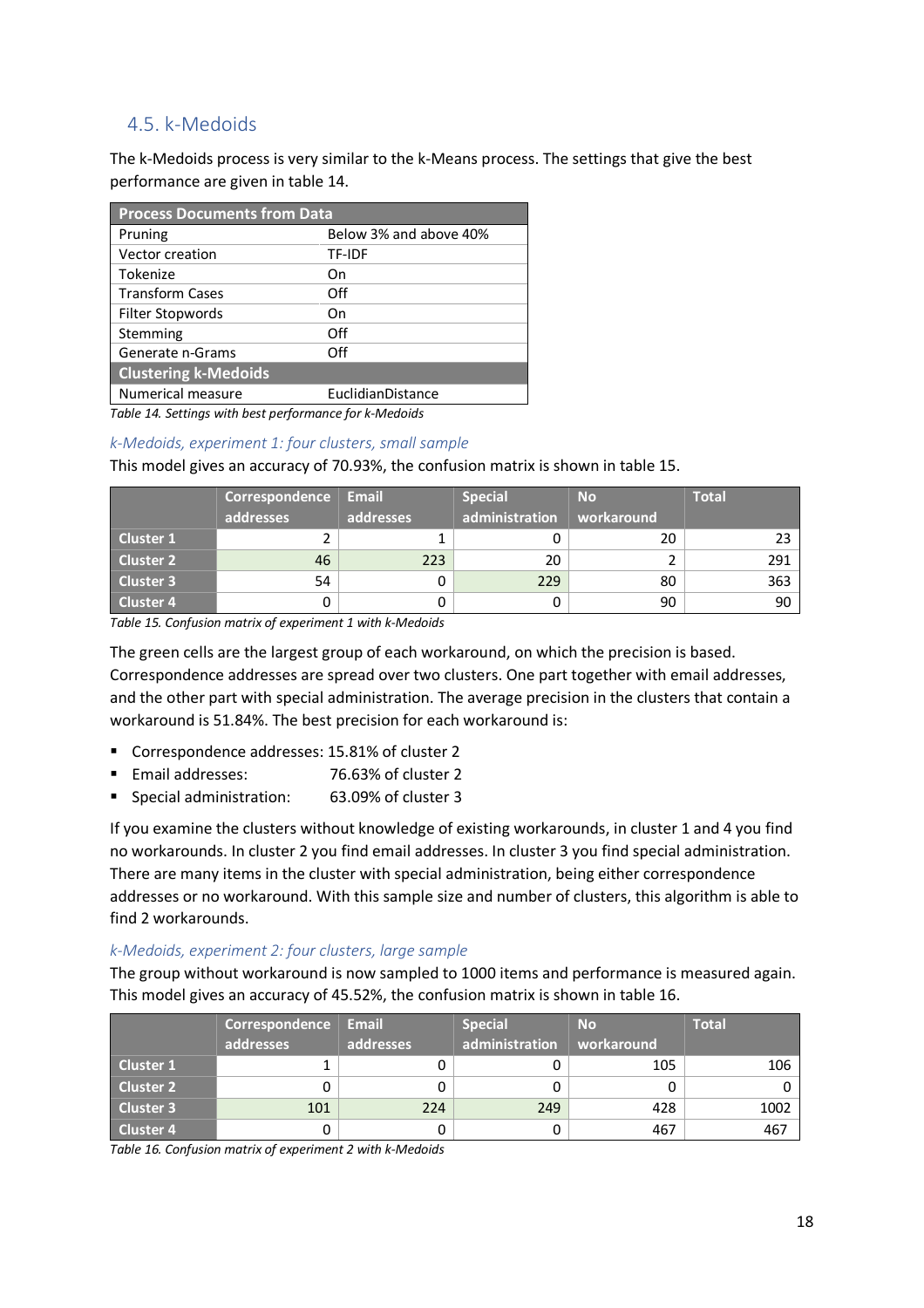The green cells are the largest group of each workaround, on which the precision is based. All workarounds are in the same cluster. The average precision in the clusters that contain a workaround is 19.10%. The best precision for each workaround is:

- Correspondence addresses: 10.08% of cluster 3
- Email addresses: 22.36% of cluster 3
- Special administration: 24.85% of cluster 3

If you examine the clusters without knowledge of existing workarounds you find no workarounds. All workarounds are placed in the same cluster, with a large number of text fields without workarounds. With this sample size, the algorithm is not able to find workarounds.

#### *k-Medoids, experiment 3: six clusters, large sample*

The number of clusters is now set to 6 clusters. The operators 'map clustering on labels' and 'performance' are disabled. The resulting example set is exported to create a confusion matrix. The result is shown in table 17.

|                  | Correspondence<br>addresses | <b>Email</b><br>addresses | <b>Special</b><br>administration | No.<br>workaround | <b>Total</b> |
|------------------|-----------------------------|---------------------------|----------------------------------|-------------------|--------------|
| <b>Cluster 1</b> |                             | 0                         |                                  | 105               | 106          |
| <b>Cluster 2</b> |                             | 0                         |                                  | 6                 |              |
| <b>Cluster 3</b> |                             | 0                         | 0                                | 462               | 462          |
| <b>Cluster 4</b> | 88                          | 0                         | 219                              | 426               | 733          |
| Cluster 5        | 13                          | 126                       | 30                               |                   | 170          |
| <b>Cluster 6</b> |                             | 98                        |                                  |                   | 98           |

*Table 17. Confusion matrix of experiment 3 with k-Medoids*

The green cells are the largest group of each workaround, on which the precision is based. The majority of the special administration and correspondence addresses are in the same cluster. The average precision in the clusters that contain a workaround is 42.98%. The best precision for each workaround is:

- Correspondence addresses: 12.01% of cluster 4
- Email addresses: 87.06% of cluster 5 and 6
- Special administration: 29.88% of cluster 4

If you examine the clusters without knowledge of existing workarounds, in cluster 1, 2, and 3 you find no workarounds. In cluster 5 and 6, you find email addresses (74.56% and 100%). Special administration and correspondence addresses will not be found, as they are at best 29.88% and 12.01% of a cluster. With this sample size and number of clusters, this algorithm is only able to find 1 workaround.

#### 4.6. Comparison of the algorithms

In comparing the algorithms, the accuracy of each model is not as important as the ability to create clusters in a dataset that help find workarounds. The results of the three experiments with the four algorithms are shown in table 18. The best results of each experiment are shown in green.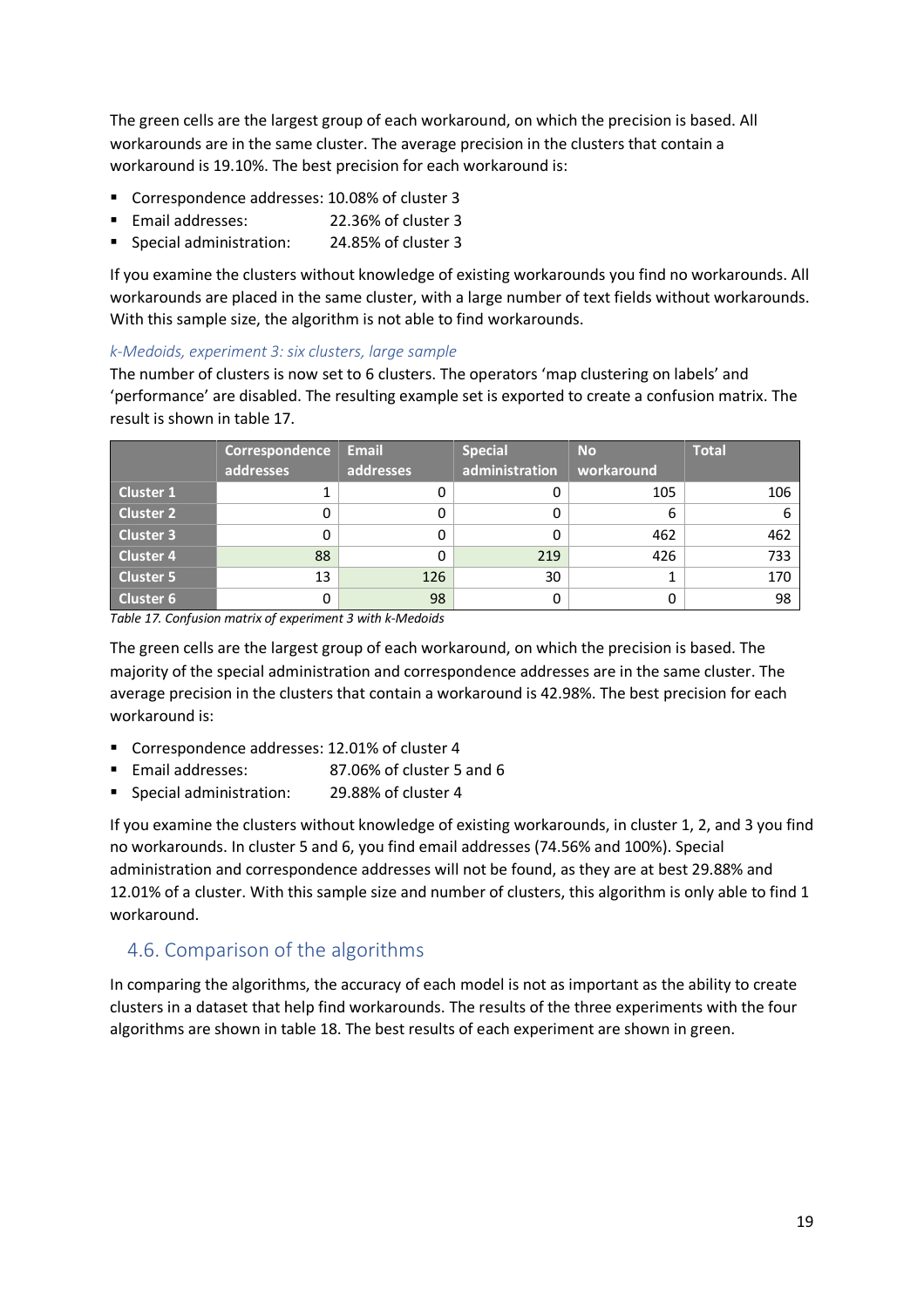|                  |                     | <b>Special</b> | <b>Email addresses</b> | Correspondence | Average          |
|------------------|---------------------|----------------|------------------------|----------------|------------------|
|                  |                     | administration |                        | addresses      | <b>Precision</b> |
| k-Means (kernel) | <b>Experiment 1</b> | 63.90%         | 87.76%                 | 74.19%         | 75.28%           |
|                  | <b>Experiment 2</b> | 85.26%         | 90.53%                 | 13.33%         | 63.04%           |
|                  | <b>Experiment 3</b> | 29.06%         | 87.57%                 | 12.81%         | 43.15%           |
| <b>DBSCAN</b>    | <b>Experiment 1</b> | 49.20%         | 94.50%                 | 20.32%         | 49,06%           |
|                  | Experiment 2        | 25.77%         | 95.31%                 | 10.22%         | 40.36%           |
|                  | <b>Experiment 3</b> | 25.68%         | 97.92%                 | 10.59%         | 41.20%           |
| Agglomerative    | <b>Experiment 1</b> | 46.24 %        | 91.78%                 | 18.61%         | 52.21%           |
| clustering       | <b>Experiment 2</b> | 27.34%         | 72.08%                 | 10.38%         | 36.60%           |
|                  | <b>Experiment 3</b> | 99.24%         | 81.02%                 | 12.44%         | 64.23%           |
| k-Medoids        | Experiment 1        | 63.09%         | 76.63%                 | 15.81%         | 51.84%           |
|                  | Experiment 2        | 24.85%         | 22.36%                 | 10.08%         | 19.10%           |
|                  | <b>Experiment 3</b> | 29.88%         | 87.06%                 | 12.01%         | 42.98%           |

*Table 18. Comparison of the results of the different algorithms*

Email addresses are visible a cluster in 11 of 12 experiments. Special administration is visible in 4 of 12 experiments. Correspondence addresses are only visible in a cluster in 1 of 12 experiments.

In experiment 1 with 4 clusters and a small sample, k-Means (kernel) gives the best results with an average precision of 75.28% and all three workarounds are found. DBSCAN, Agglomerative clustering and k-Medoids all find 2 workarounds, with an average precision around 50%.

In experiment 2 with 4 clusters and a large sample, k-Means (kernel) also gives the best result with an average precision of 63.04% and finding 2 workarounds. DBSCAN and Agglomerative clustering have an average precision of 40.36% and 36.60% and find only email addresses. The k-Medoids algorithm is not able to find any workaround in this experiment.

In experiment 3, with 6 clusters and a large sample, Agglomerative clustering gives the best result with an average precision of 64.23% and finding 2 workarounds. DBSCAN, k-Means (kernel) and k-Medoids have an average precision just around 40% and find 1 workaround.

#### *Conclusion*

The performance of the algorithms is very much dependent of the percentage of the workarounds in the dataset. If this percentage is very high, k-Means (kernel) gives the best results. If the percentage of workarounds in the dataset is low, Agglomerative clustering gives the best results.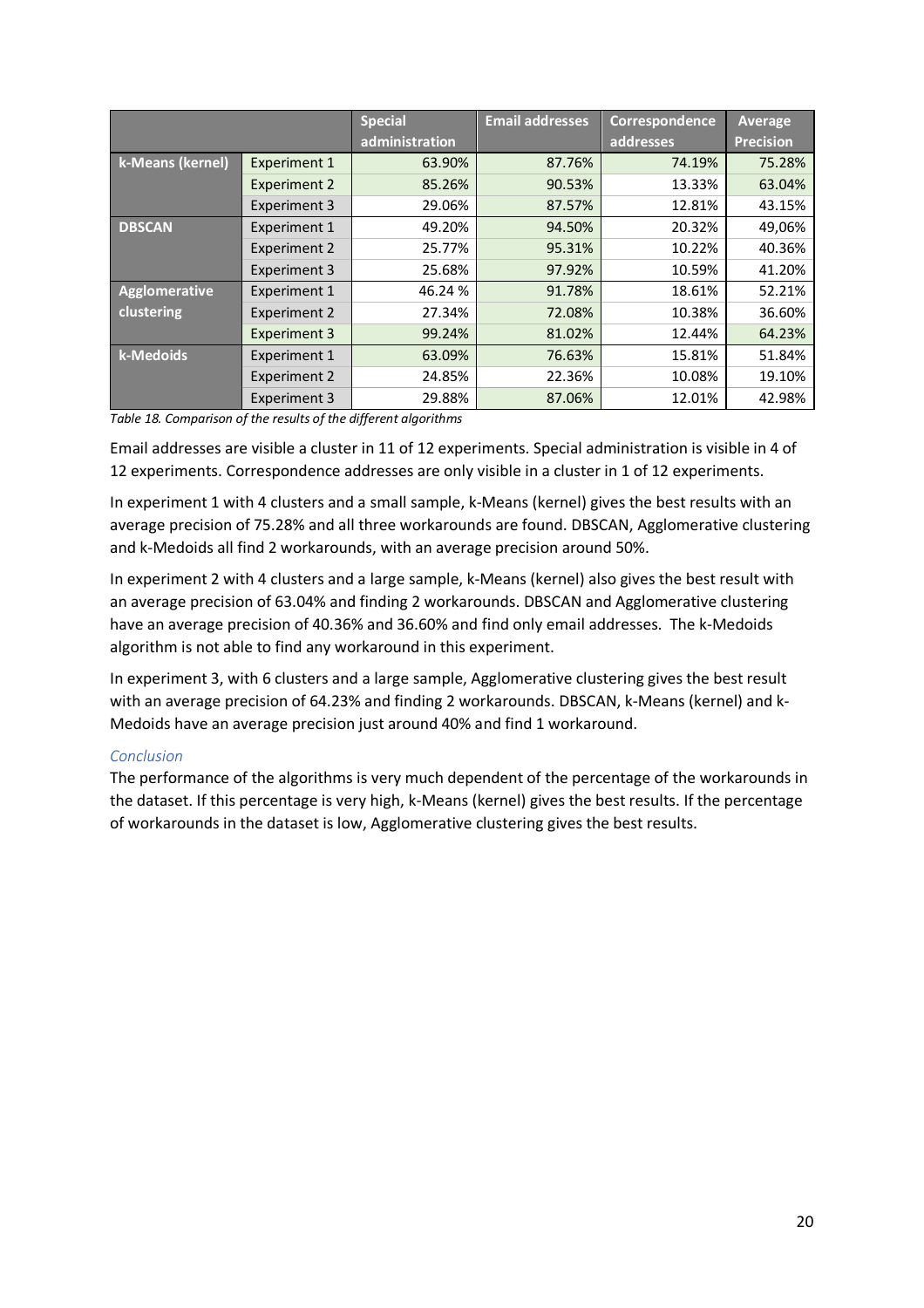# 5. Conclusions

## 5.1. Discussion

Literature on workarounds mostly describes reasons for the use of workarounds and classifications of workarounds. Most research on finding workarounds focusses on interviews and process mining of event logs. With these methods, not all workarounds can be found (Outmazgin & Soffer, 2013). The Resilience Mining Thesis Circle contributes to the field by searching for methods to find workarounds with algorithms in a database. We contribute specifically by exploring the possibilities of detecting workarounds in text fields with clustering algorithms.

We found that workarounds in text have characteristics that make it possible to detect them with clustering algorithms. This is a novel contribution to the existing knowledge on methods to detect workarounds. Our findings are rudimentary, and more research needs to be done to confirm our findings and gain more detailed information on the use of clustering algorithms for this purpose.

As has been the experience in literature so far, one method is not able to find all workarounds (Vos, 2018) (Outmazgin & Soffer, 2013). Only in the experiment with four clusters and a small sample, one algorithm finds all three workarounds in the dataset. If the percentage of workarounds is lower in the dataset, the best result is two out of three workarounds. The percentage of workarounds in the dataset has to be relatively high to be able to use clustering as a method for detection of workarounds.

The dataset that was used is very specific. It contains one type of text field from the department of Collective Pensions. The data and the workarounds are very specific for this department within Achmea. Although it is a dataset directly from practice, data from other companies may contain different characteristics that are specific for that product and IT-system, that influence the clustering algorithms.

## 5.2. Reflection

Only workarounds in one type of text field were used for this experiment. The text field that is used is an open note field for information about the clients. The text fields contain many words, with an average of 18 words in one text field. Other text fields may contain different types of workarounds, that may be easier or more difficult to find with clustering algorithms. In smaller text fields, the characteristics of workarounds may be more strikingly present.

The dataset is anonymized for protection of the privacy of the clients of Achmea. The x's that replace personal information have an effect on the dataset and the clustering. Also, In the process of anonymizing two problems occurred. The first problem was that certain names in the dataset were equal to words in the text. For example, the Dutch word 'regeling' in 'pensioen regeling' (pension plan), is also the name of a client. This caused the word to be replaced by 'xxxxx' in all text fields. These faults were manually repaired as much as possible, but it may have influenced the dataset.

The second problem in anonymizing is that all email addresses have to be anonymized. One of the workarounds is the use of the text field for the email address of the client. Since all email addresses were replaced by "xxx@xxx.xxx", results on this workaround are different in reality.

Finally, a selection of four specialists was interviewed to identify the workarounds that are used within the department. These specialists may not know all workarounds that are used by their colleagues. Also, they may have reasons not to tell about all workarounds, when a workaround creates a compliancy or security risk. This means, we cannot be sure that we labeled all workarounds in the dataset.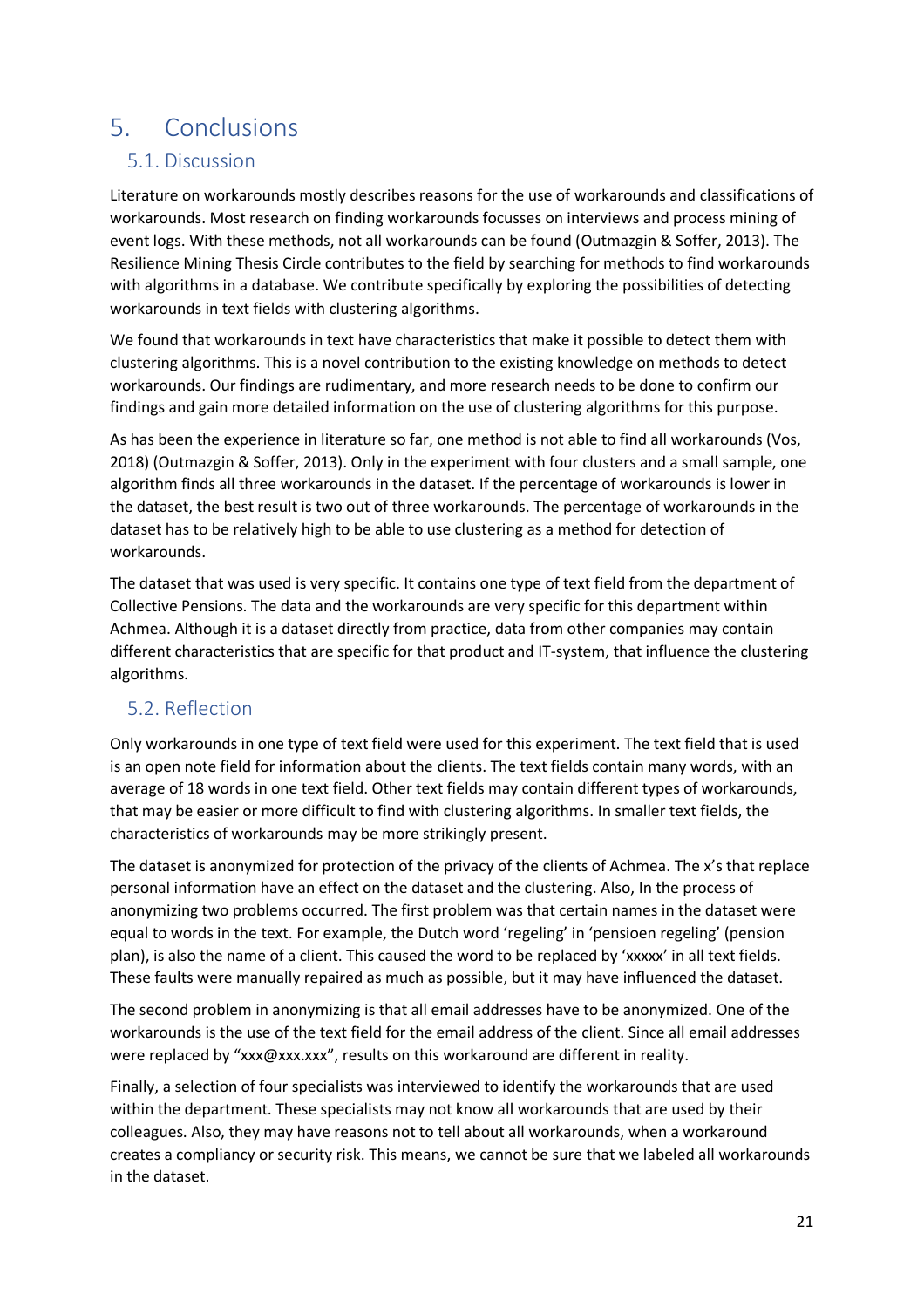This causes the part of the dataset that was labeled 'no workaround' to be a black hole. In this part of the dataset, there is one very large group of text fields that are very similar. This group contains 3947 of the 8650 items that are labeled 'no workaround'. Next to this very large group, other groups that are very similar are present in this part of the dataset. Further inspection of this data falls out of scope for this study due to the limited time that is available. We see that in many experiments labeled workarounds are placed in the same cluster. This means that they are more similar to each other than to the items that are labeled 'no workaround', but in reality, it may mean that other workaround clusters are larger and more similar than the workarounds we labeled.

## 5.3. Conclusions

#### *Indicators of workarounds in text fields*

The assumption on which this study is based is that workarounds in text have similarities that make it possible to detect them with clustering and text mining. These similarities are calculated based on either Term Frequency, Inverse Document Frequency or a combination of these (Provost & Fawcett, 2013). This means that the number of times a token is used within a text field and the number of text fields that contain that word is used to add a weight to each token, and the clusters are formed based on similarities in these weights. The Agglomerative clustering algorithm gives better results with forming 2-grams. This means that a combination of two tokens in a row is an indication of a workaround in the text field.

The results of the experiment with 4 clusters and a small sample show that the assumption is true. The occurrence of specific tokens in a text field that contains a workaround, can be used to apply clustering algorithms to detect workarounds. The k-Means (kernel) algorithm clearly divides the dataset in 4 clusters, three with the workarounds and 1 without workarounds. This means that this algorithm is able to recognize shared characteristics of the workarounds and place them in the same cluster.

#### *Optimal settings for clustering algorithms to find workarounds in text fields*

There are many different possibilities for preparing text for text mining. For all algorithms, tokenizing is the most important step in gaining results with the algorithms. The operator 'Transform cases' often gives a better performance. If not, it does not have a negative influence on the performance. The other settings are dependent of the algorithms. K-Means (Kernel) and Agglomerative clustering have a better performance in experiment 1 with Term Frequency than with TF-IDF. For both, results with TF-IDF is better when the dataset is larger.

#### *What clustering algorithm is most suitable to find workarounds in text fields*

The k-Means algorithm is most suitable to find workarounds with a high occurrence in a dataset. If the dataset is large and the percentage of workarounds is low, Agglomerative clustering is more effective.

*How and to what extend can clustering algorithms find workarounds in text fields in an IT-system?* Clustering algorithms can be used to detect workarounds in text fields. It is not possible to find all workarounds, since a certain percentage of the workaround needs to be present in the dataset and characteristics of the data without workarounds influences the clusters.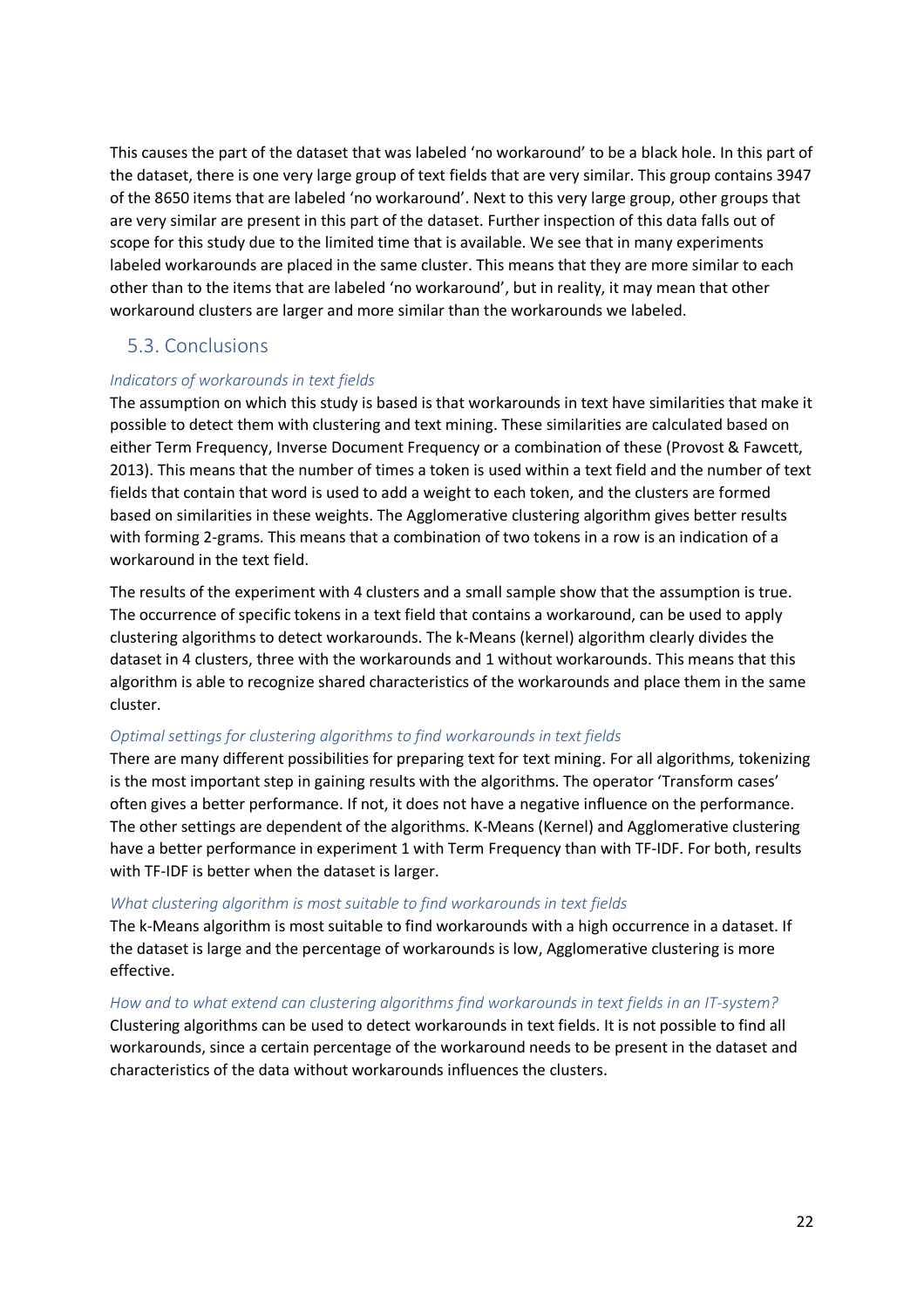## 5.4. Recommendations for practice

Clustering algorithms can be used to find workarounds in text fields. With clustering you only have to scan a few items of each cluster to see if there is a workaround in the cluster. This means that instead of scanning thousands of items, you only scan 40 to 60 items, depending on the number of clusters. This method should give an indication of the presence of workarounds. It should be kept in mind that not all workarounds will be found when only one method is used.

In this study we only looked at the precision, we did not include recall in the assessment of the workarounds. The k-Means (kernel) and Agglomerative clustering algorithms will help to identify the workarounds that are used in a database. In the case of a workaround that forms a threat to security or compliance, the work of fellow member of the Resilience Mining Thesis Circle Ruben ten Cate provides a method for detecting all instances of a workaround with classification algorithms and text mining (Cate ten, 2020).

## 5.5. Recommendations for further research

From the literature review we learned that knowledge of workarounds in text fields is very limited. Text being unstructured data it is a little more laborious to study, but on the other hand it contains much information and the free format of a text field makes it easy to use them for workarounds. In general, it is important that more effort is taken to get a full idea of what workarounds are used in text fields.

The dataset used in this study comes directly from practice which contributes greatly to the external validity. The dataset is however very specific. It contains one type of text field from a database for administration of one financial product. It is important to see if the same result will be found in text fields with other functions and from other companies.

Clustering is an unsupervised method. In this study, we knew what we were looking for, through the interviews we conducted. Now we know we were able to find workarounds, but we do not know what other information can be gained by examining the clusters we created. There may be workarounds in the dataset we do not know of, that are clearly visible in the clusters. Building on the knowledge that workarounds have characteristics that can be used to form clusters, in future research the algorithms could be applied truly unsupervised to form the strongest clusters, and then the clusters could be analyzed to see if workarounds present themselves in these clusters.

Finally, this study confirms that workarounds are very diverse and not one method for detection will find all workarounds. We recommend that the results of the Resilience Mining Thesis Circle should be used as input for researching the possibilities of using a combination of algorithms to find different types of workarounds in data and text.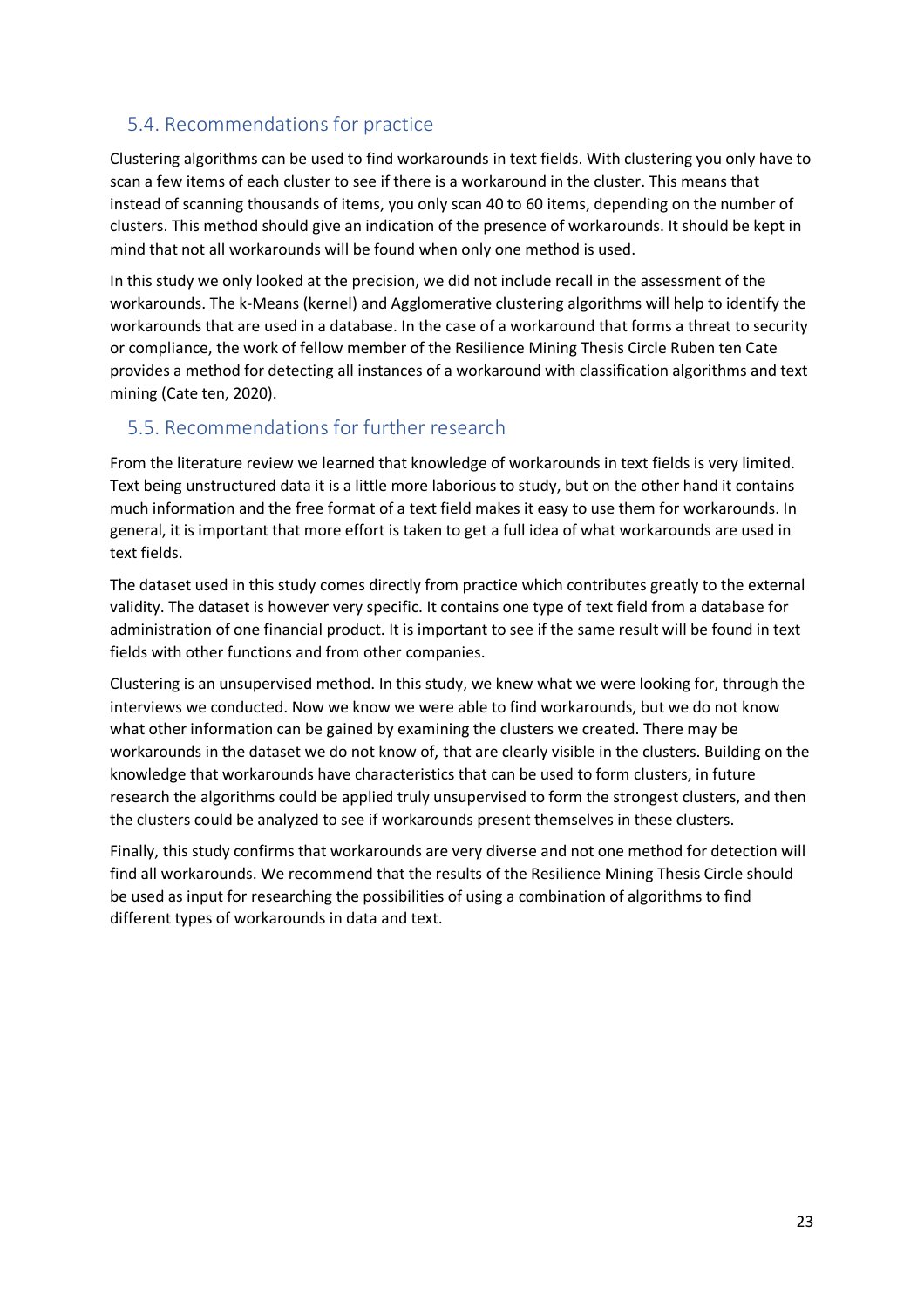# Acknowledgments

This master thesis is the result of my graduation that completes the master Business Process Management and IT at the Open University. I hereby want to thank my supervisor Lloyd Rutledge for his guidance and advice during the process of conducting this master thesis, and second reader Guy Janssens for his time and constructive feedback. Also, thanks to my fellow students for their support and the inspiring discussions.

From Achmea I would like to thank Michel de Boer, head of the department of Pensions of Achmea, for giving me the opportunity to use data from Achmea Pensions for this study. I want to thank my Achmea supervisors Reinder de Haas and Hennie van der Veer for their support, Jens Vogel for obtaining the dataset and Cyril Cleven for anonymizing the dataset.

Finally, I want to thank my partner for his moral support and patience.

Janneke Spronk